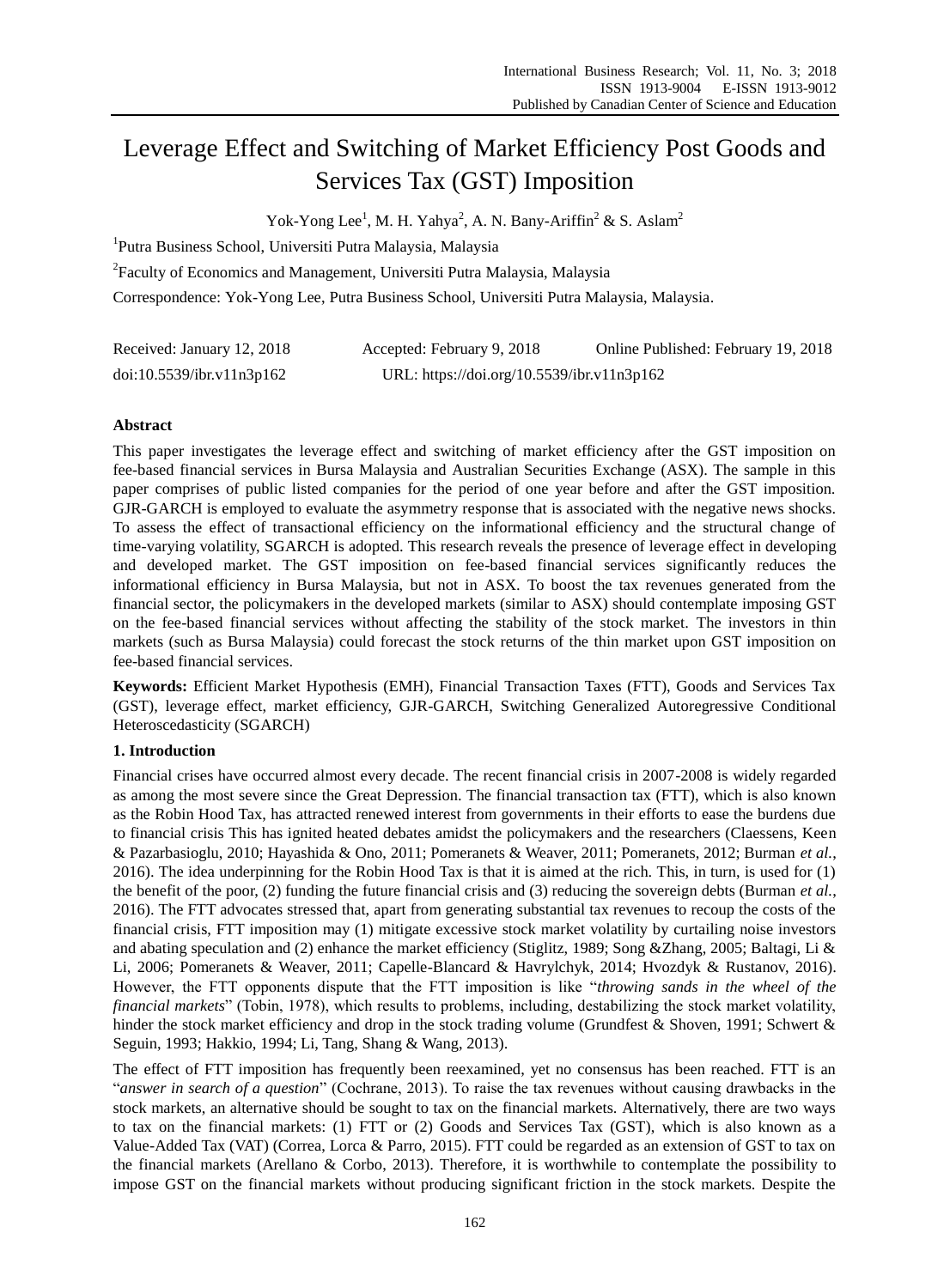compromise on tax neutrality, consequences to a competitive distortion and diversion in tax-revenue, most countries that have implemented GST, exempt the financial services from GST. This is owing to (1) the difficulty in quantifying the "value-added" component of financial services on a transaction-by-transaction basis and (2) the financial services are ancillary to the acquisition and trading of goods and services (KPMG, 2013). Financial services often consist of money-against-money transactions. It can be complicated to distinguish between transaction and income. The accounting services provider's reports ease the measurement of "value-added" or consideration received by the service provider. However, quantifying the consideration on a transaction-by-transaction basis is not straightforward. There is no requirement for financial services provider to distinguish implicit fees from the financial margins. Moreover, financial services are supposed to make possible the purchase of goods or services, which is then followed by the GST imposition. Therefore, many countries exempt both explicit fees and implicit fees from GST imposition.

Nonetheless, Australia, Malaysia and South Africa have imposed GST on fee-based financial services (KPMG, 2013). Fee-based agency services, arrangement and facilitation services in connection with the actual financial supply are taxable in Australia (Stitt, 2011). Likewise, the fee-based financial services in relation to the providing of facilities, coordinating, broking, underwriting or advising are subjected to GST at a standard rate in Malaysia. Similarly, VAT provisions tax on the explicit fee-based financial services but is exempted from the margin-based financial services in South Africa (KPMG, 2013). Thus, Bursa Malaysia, Australian Securities Exchange (ASX) and Johannesburg Stock Exchange (JSE) provide appropriate stock market conditions to explore the effect of GST, which is relatively negligible transaction costs compare to FTT, on the stock market efficiency. In light of data constraint in JSE, this paper provides an empirical examination regarding the effect of GST imposition on the market efficiency in Bursa Malaysia and ASX.

The Efficient Market Hypothesis (EMH) theorises that in an "efficient" stock market, the stock prices always "fully reflect" all available information (Fama, 1970). The market efficiency and self-correcting ability of financial markets are imperative to circumvent the financial crisis (Katusiime, Shamsuddin & Agbola, 2015). There are three sufficient conditions (albeit, not necessarily) to achieve an "efficient" market: (1) a frictionless stock market that does not contain transaction costs, (2) costless information is available to the investors, (3) homogeneous investors' expectations (Fama, 1970). Loosely speaking, these sufficient conditions are not necessary sources that give rise to the market inefficiency, but they are potential sources. Nevertheless, costless information available to the investors is redefined as a necessary condition (Grossman & Stiglitz, 1980). In a frictionless market, with the absence of transaction costs, a weak form efficient market is still impossible due to irrational investors (Slezak, 2003). This paper provides new insights into the existing literature of irrational investors by investigating the asymmetry responses between positive and negative news shocks that attributable from the irrational investors.

Generally, market efficiency can be classified into three types: (1) informational efficiency (known as external efficiency), (2) transactional efficiency (regarded as operational or internal efficiency) and (3) allocational efficiency (West, 1975). Informational efficiency infers that stock prices fully reflect all available information under the condition that the stock market is imposed with an identical standard set of rules and cannot outperform each other with existing information. Despite the unattainability of a frictionless stock market (with the absence of transaction costs), transaction costs in relation to the financial services should be kept at a reasonable level, to avoid the creation of an obstacle towards informational efficiency. This is known as a transactional efficiency. A transactional efficiency signifies the speed that information is reflected in the stock prices after considering the stock market frictions. The stock market frictions exist in the form of transaction costs, trading halts, circuit-breaker *et cetera*. This is the first paper that seeks to shed some light on the long debate concerning the transactional efficiency as a necessary condition for the informational efficiency and allocational efficiency. The GST imposition may lead to a change in the market efficiency. Figure 1 shows the classification of market efficiency.



Figures 1. The Classification of Market Efficiency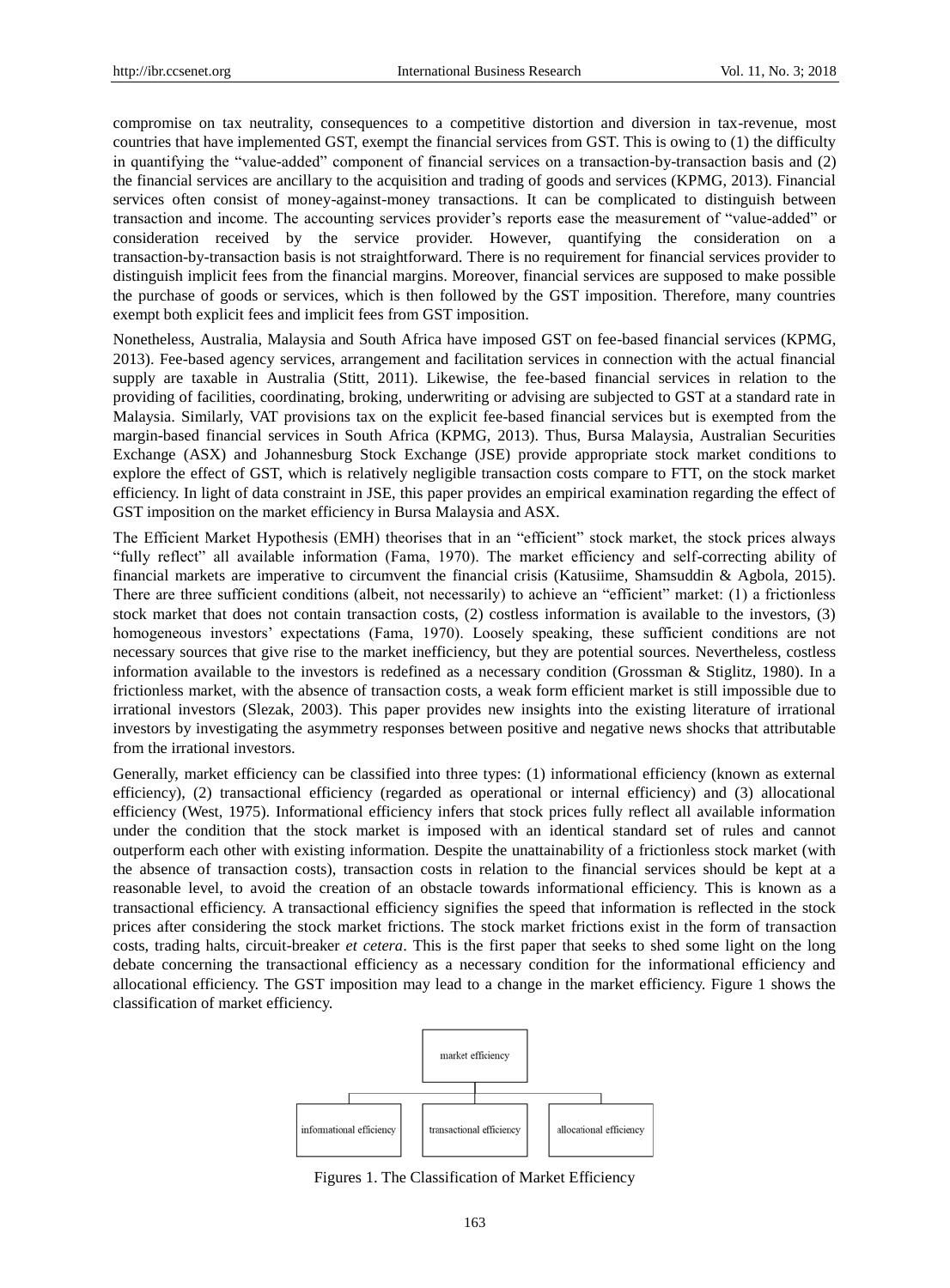This rest of this paper is organised as follows: Section 2 reviews the previous literature and formulates the hypotheses of this paper. Section 3 presents the data, definitions of the variables and research methodology. Section 4 discusses the empirical findings of the GJR-GARCH and switching Generalized Autoregressive Conditional Heteroscedasticity (SGARCH). Section 5 concludes the paper, highlights the limitations and provides suggestions for future research.

#### **2. Literature Review**

To investigate the presence of leverage effect owing to irrational investors, this paper analyses the asymmetry responses of the investors after the GST imposition on the fee-based financial services. Basically, there are two types of GARCH model: (1) symmetry GARCH and (2) asymmetry GARCH (Liu & Hung, 2010). The symmetry GARCH assumes that positive news shocks and negative news shocks have a symmetry effect on the stock market volatility. In contrary, the asymmetry GARCH has different assumptions. The asymmetry GARCH models consist of three prevalence model specifications, including (1) exponential GARCH model (EGARCH), (2) GJR-GARCH model and (3) asymmetry power ARCH (APARCH) model (Rahmani, 2016). These three models analyse the relationships between the conditional variance of stock returns and information, by considering the leverage effect on the stock market volatility. In addition, they defined the weight of positive news shocks and negative news shocks differently. By taking into consideration of asymmetry responses, the asymmetry GARCH provides more accurate stock market volatility predictions, by stipulating the error distribution to cope with leptokurtosis, skewness, fat-tails and leverage effect (Awartani & Corradi, 2005; Evans & McMillan, 2007; Rahmani, 2016). Among the asymmetry GARCH models, GJR-GARCH model is the most alike to the SGARCH. Moreover, in case of the absence of the leverage effect, the GJR-GARCH model will be reduced to the standard GARCH (1,1) model. For that reason, the GJR-GARCH is employed to enable the comparison with SGARCH and the possibility to reduce to the standard GARCH (1,1) model.

SGARCH is adopted to explore the effect of GST imposition on stock market efficiency. Lee and Ohk (1992) are one of the pioneers to examine the effect of stock index futures listing on the market efficiency of the underlying index in Australia, Hong Kong, Japan, United Kingdom and the United States by using SGARCH. According to them, the stock index futures listing may change the speed of the information assimilation in the stock market and consequence to a structural change in time-varying volatility. They construct an equally-weighted international portfolio and a value-weighted international portfolio to restrain from the country-specific determinants and global factors. To see the effect of one country affecting the portfolio results, they eliminate one country at a time. They found that the stock markets are more efficient after the listing of the index futures by virtue of the volatility shocks being assimilated quicker. The paper does not attempt to relate to the modern finance theory (*e.g*. EMH) or behavioural finance (*e.g.* prospect theory).

In a separate study, Baltagi *et al.* (2006) used more than 230 daily observations in the Shanghai A Share Index and the Shenzhen A Share Index to scrutinise the effect of increased stamp tax rate on the stock market behaviour. The increased of stamp tax rate from 0.3% to 0.5% implies that the transaction cost increases about one-third. B share markets is excluded due to the thinness of trading. Moreover, trading in B share markets does not exceed 1% of the total trading in both A and B share markets. Thus, the Shanghai A Index and Shenzhen A Share Index are compiled based on the weighted market capitalisations and include all listed A-Share stocks. There are over 230 daily observations over the six-month interval from the 10th May 1997. Accordingly, SGARCH is used to capture the structural change in the conditional variance equation (which represents a change in the market efficiency). They uncovered that there is a significantly negative relationship between increases in stamp tax rate and the market efficiency, which is opposite to the aim of the policymaker. One of the limitations with the paper is that the empirical results only represent the Shanghai and Shenzhen stock market. Thus, generalisation is impossible.

Su and Zheng (2010) examined the effect of changes of Securities Transaction Taxes (STT) rate on the market efficiency of local A-shares market in China. Similar to Baltagi *et al.* (2006), they decided to use A-shares because A-shares dominate the stock market regarding the number of listing companies, trading volume and market value. 0.6% of STT was imposed on the purchase and sale of A-shares in Shenzhen Stock Exchange since the launch. Effective from 10th October 1991 onwards, 0.3% of STT was imposed on the purchase and sale of A-shares in Shanghai Stock Exchange. There is a total of five increments and nine reductions in the STT rate over the year. They reveal that the STT has an insignificant relationship with the market efficiency. The inconclusive findings in the paper reflect its consistency with the EMH. The STT as a form of friction in a stock market is not a necessary condition for the market inefficiency.

Perhaps the most serious disadvantages of the aforementioned analyses are that they assume a Gaussian normal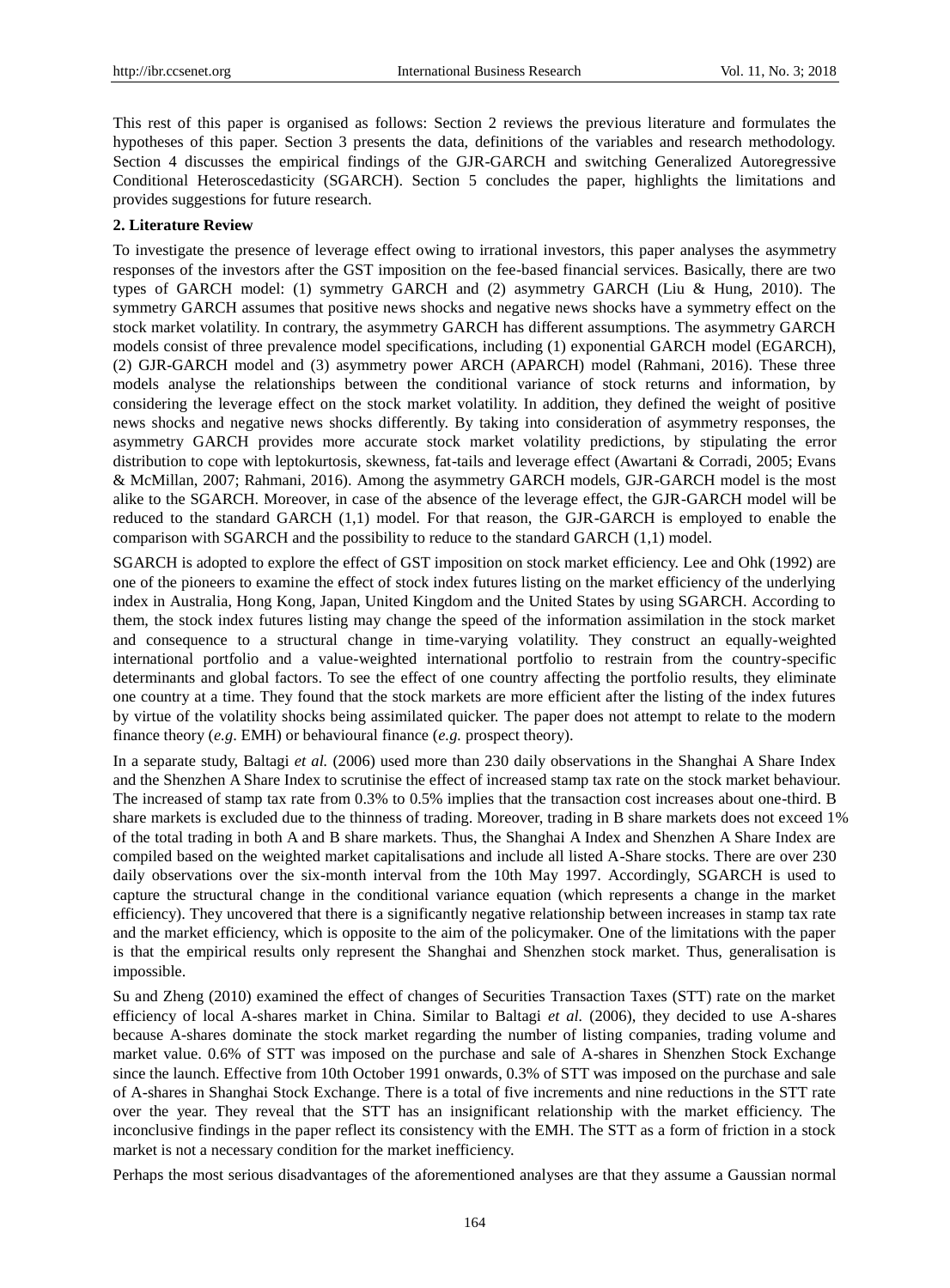distribution by the inclusion of first-order moving average in the SGARCH model. Besides, they have been focused on the changes of informational efficiency without relating it to transactional efficiency. Moreover, their studies do not attempt to compare the GJR-GARCH model and the SGARCH model. They also did not offer the explanation of the empirical findings via the modern finance theory or behavioural finance theory.

The hypotheses are formulated as follows. The conceptual framework is as illustrated in Figure 2.

H1: An asymmetry response towards the negative news shocks is observed during the GST imposition.

 $H<sub>2</sub>$ : GST imposition has a significant relationship with the market efficiency.



Figure 2. The Conceptual Framework

#### **3. Data and Methodology**

## *3.1 Data*

This paper explores the presence of asymmetry responses towards the negative news shocks and the changes of market efficiency after the GST imposition on fee-based financial services in Bursa Malaysia and ASX. There are three motivations to conduct this research in Bursa Malaysia and ASX in relation to the GST imposition. Firstly, most countries exempt all financial services from GST, but Malaysia and Australia are among the pioneers to impose GST on fee-based financial services, particularly on the clearing fee and brokerage commission (KPMG, 2013). Secondly, despite the news about GST implementation being announced prior to the actual GST implementation date, GST implementation is often associated with continuous protests and a further deferment after the announcement. Thus, it is more interesting to investigate the asymmetry response of the investors towards the news shocks of the actual GST imposition. Thirdly, the GST imposed on the fee-based financial services is not as substantial as the FTT. However, it does improve the revenue that is generated from the financial sector due to the frequency of tradings. Hence, it is worthwhile for the policymaker to contemplate on imposing GST on the fee-based financial services, rather than the FTT that "*throw sands in the wheel of the financial markets*" (Tobin, 1978).

The daily official closing price and annual market capitalisation of the companies listed in Bursa Malaysia and ASX are collected from Datastream, Thomson Reuters. Companies with incomplete daily official closing price or annual market capitalisation are excluded from this paper. Accordingly, the daily natural logarithm stock returns as expressed in Equation 1 is computed by using the daily official closing price (Ali, Nassir, Abidin & Talib, 2011; Hvozdyk & Rustanov, 2016). There are two advantages of the natural logarithm stock returns: (1) it conforms to the normality assumption and (2) relating the natural logarithmic stock returns over a relatively longer research period is more manageable (Strong, 1992).

$$
r_t = \ln (p_t / p_{t-1}) \cdot 100
$$

where,

 $p_t$  = the stock price at time t,

 $p_{t+1}$  = the stock price at time t + 1, and

 $ln =$  the natural logarithm.

The weighted market capitalisation method is then employed to construct the one joint portfolio and the ten size-sorted decile portfolios by using weighted adjusted stock returns. The weight of the stocks,  $w_i$  is given as  $w_i$  $= c_i / c_t$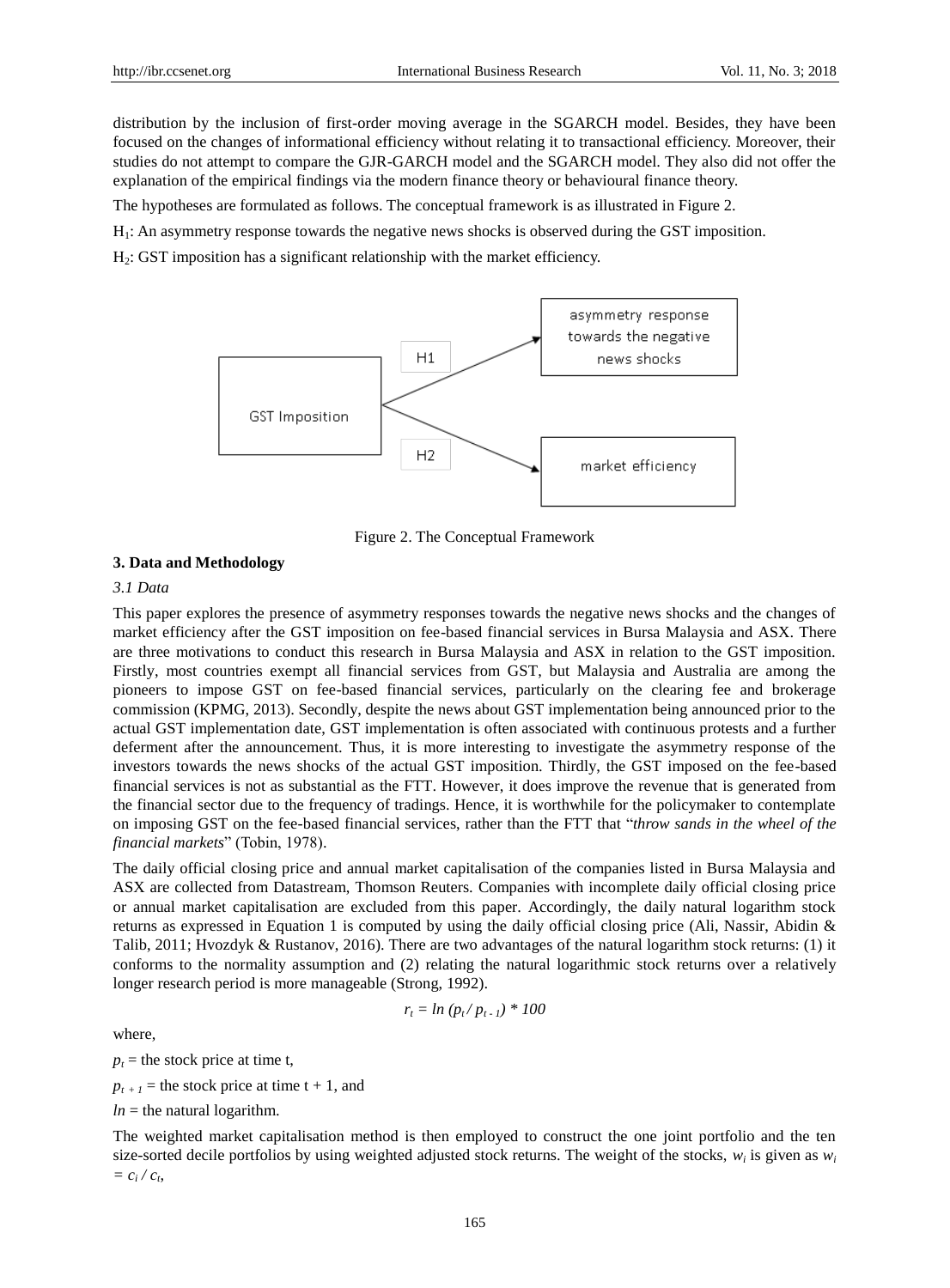where,

 $c_i$  = the market capitalisation of stock i,

 $c<sub>t</sub>$  = the market capitalisation of all stocks in the Bursa Malaysia and ASX, respectively.

One joint portfolio comprises of all companies in Bursa Malaysia and ASX respectively, to explore the effect of GST imposition on the changes of market efficiency. Ten size-sorted portfolios are constructed based on market capitalisation to study the moderating role of the size effect to moderate the relationship between the GST imposition on the fee-based financial services with the market efficiency (Hvozdyk & Rustanov, 2016). The decile portfolio with the smallest market capitalisation is indicated as *Portfolio 1*, while those with the largest market capitalisation is represented by *Portfolio 10*.

The research period is one-year before and after the GST imposition (on the fee-based financial services) in Bursa Malaysia and ASX. Weekends and holidays are excluded from the research period. The GST imposition date for both Malaysia and Australia is considered as the event day, which is 1st April 2015 and 1st July 2000, correspondingly. Therefore, the research period of Bursa Malaysia and ASX is from 1st April 2014 to 31st March 2016 and from 1st July 1999 to 30th June 2001, respectively. The research period is divided into two sub-periods: (1) pre-GST imposition and (2) post-GST imposition.

#### *3.2 GJR-GARCH and SGARCH*

Stock returns are not normally distributed with significant leptokurtosis and skewness (Berry, Gallinger & Henderson, 1990; Pagan & Schwert, 1990; Hamid *et al.*, 2010; Huber, Kleinlercher & Kirchler, 2012; Huang, Lin, Wang & Chiu, 2014). The variance of the stock returns is associated with the uncertainty or risk and leads to the persistence of the stock market volatility. Accordingly, Engle (1982) incorporated the time-varying stock market volatility in the way that, the conditional variance is a function of the past squared errors. This is known as Autoregressive Conditional Heteroscedasticity (ARCH) model. It can be written as in equation 1.

$$
var\left(\varepsilon_{t}\middle|I_{t-1}\right) \equiv \sigma_{t}^{2} = \alpha_{0} + \alpha_{1}\varepsilon_{t-1}^{2} + \alpha_{2}\varepsilon_{t-2}^{2} + ... + \alpha_{q}\varepsilon_{t-q}^{2}
$$
\n(1)

where,

*I*<sub>t−1</sub> = the information set up for period *t*−*1*,  $\sigma_t^2$  = conditional variance at time *t*,  $\varepsilon_{t-1}^2$  = past squared error at time *t*-1,

 $\varepsilon_{t-2}^2$  = past squared error at time *t*-2,

 $\varepsilon_{t-q}^2$  = past squared error at time *t*-*q*.

The ARCH model is often accompanied with long lag length, *q*. In an attempt to extend the ARCH model, Bollerslev (1986) introduced the Generalized ARCH (GARCH) model, in which, the conditional variance is a function of both past squared error and past conditional variance as written in Equation 2. Unlike ARCH, a small lag in GARCH (1, 1) model is adequate to explain the time-varying stock market volatility (Franses, Philip Hans & Dick Van Dijk, 1996).

$$
var\left(\varepsilon_{t}\,|\,I_{t\text{-}1}\right) \equiv \sigma_{t}^{2} = \alpha_{0} + \alpha_{1}\varepsilon_{t-1}^{2} + \alpha_{2}\sigma_{t-1}^{2} \tag{2}
$$

where,

*I*<sub>*t−1*</sub> = the information set up for period *t−1*,

 $\sigma_t^2$  = conditional variance at time *t*,

 $\varepsilon_{t-1}^2$  = past squared error at time *t*-1,

 $\sigma_{t-1}^2$  = past conditional variance at time t-1.

Nevertheless, GARCH model has been criticized for failing to capture the asymmetric responses stemmed from positive and negative news shocks. Moreover, due to substantial empirical evidence exists of non-normal distribution of financial returns, previous studies have proposed various error distributions to alleviate the deficiency of normal assumption. One of the most recent asymmetric GARCH models is the threshold GARCH by Glosten, Jagannathan and Runkle (1993) (GJR-GARCH).

The GJR-GARCH model is known as the threshold GARCH model. It allows for the leverage effect attributable to the positive and negative news shocks. The GJR-GARCH can be expressed as Equation 3 (Hyung, Poon & Granger, 2006).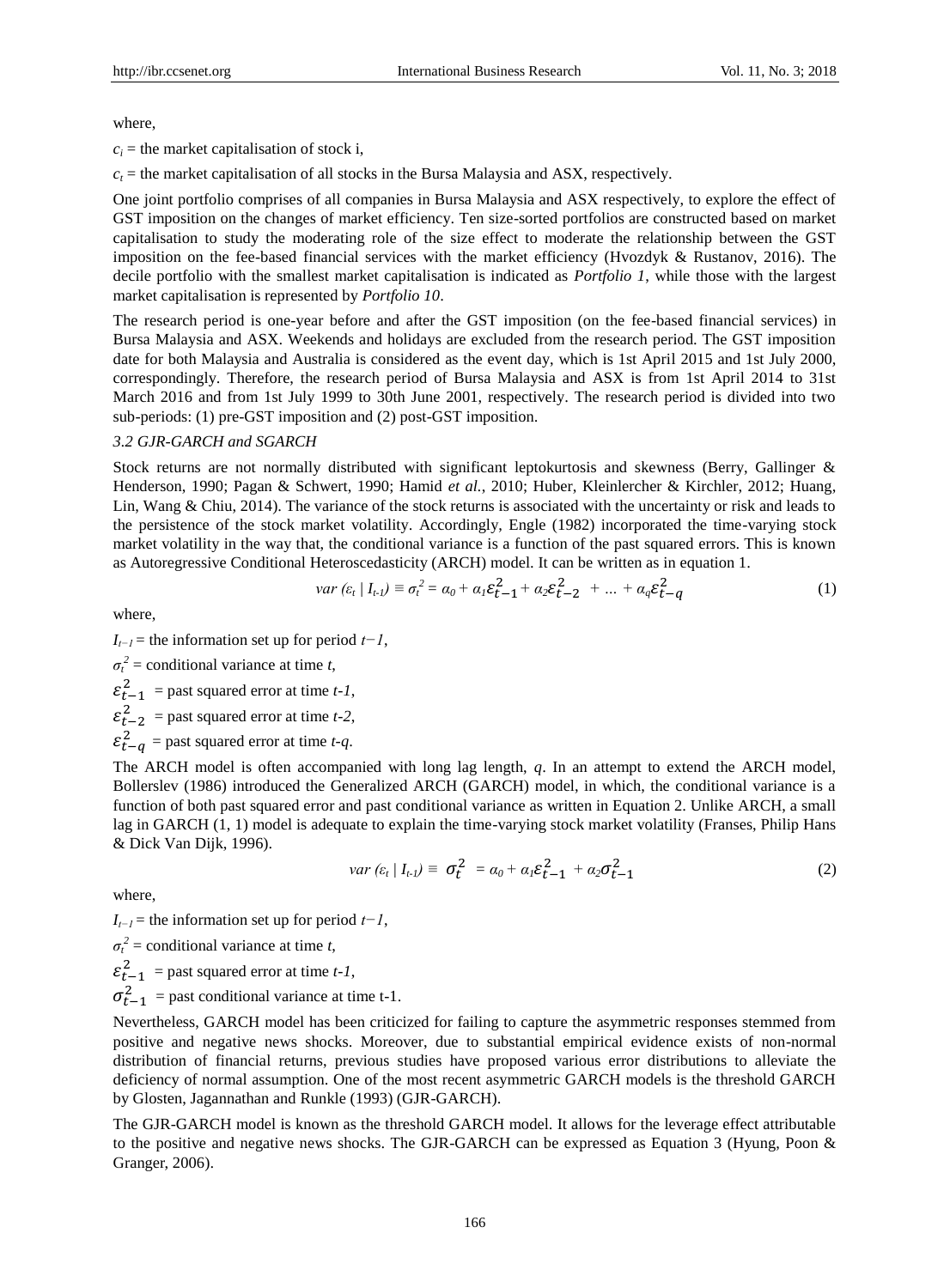$$
var\left(\varepsilon_{t}/I_{t-1}\right) \equiv \sigma_{t}^{2} = \alpha_{0} + \alpha_{1}\varepsilon_{t-1}^{2}I_{\varepsilon_{t-1}\leq 1} + \alpha_{2}\varepsilon_{t-1}^{2}I_{\varepsilon_{t-1}>1} + \alpha_{3}\sigma_{t-1}^{2}
$$
\n(3)

where,

 $I_{t-1}$  = the information set up for period t−1,  $\sigma_t^2$  = conditional variance at time t,  $\varepsilon_{t-1}^2$  = past squared error at time t-1,  $\sigma_{t-1}^2$  = past conditional variance at time t-1,

$$
I_{\varepsilon_{t-1}} = \begin{cases} 0 \text{ if } \varepsilon_{t-1} < 0, \\ 1 \text{ otherwise.} \end{cases}
$$

 $I_{\varepsilon_{t-1}}$  distinguishes between the positive news shocks and the negative news shocks by using  $\alpha_2$  to capture the

presence of the asymmetric responses. Thus, in the GJR-GARCH model, the positive news shocks have an impact of  $\alpha_1$ , whilst the negative news shocks have an impact of  $\alpha_1 + \alpha_2$ . The positive and highly significant  $\alpha_2$  in the conditional variance equation imply that negative news shocks exert a greater effect on stock market volatility compared to positive news shocks with the same magnitude. In case the  $\alpha_2$  is insignificant, the GJR-GARCH model is reduced to GARCH (1,1) model (Rapach, Strauss & Wohar, 2008). This infers that both positive and negative news shocks have symmetric effects on stock market volatility.

On the other hand, to capture structural change in time-varying volatility (*i.e.* change in the level and slope) in the stock market, the switching GARCH implements an autoregressive structure on the conditional variance to allows the persistent of stock market volatility shocks using dummy variables, D (Lee & Ohk, 1992; Baltagi *et al.*, 2006; Su & Zheng, 2010). The switching GARCH is derived from two GARCH processes as follows.

$$
r_t = \beta_0 + \mu_t \tag{4}
$$

where,

 $r<sub>t</sub>$  = the stock returns at time *t*,

$$
\mu_t = \varepsilon_t - \theta \varepsilon_{t-1}, \text{ and}
$$
  
\n
$$
\varepsilon_t / I_{t-1} \sim N(0, \sigma_t^2).
$$
  
\n
$$
\sigma_t^2 = \alpha_{0\alpha} + \alpha_{1\alpha} \varepsilon_{t-1}^2 + \alpha_{2\alpha} \sigma_{t-1}^2
$$
  
\n
$$
(t = 1, 2, ..., t^* - 1)
$$
 (5)

$$
-\alpha_{0\alpha} + \alpha_{1\alpha}c_{t-1} + \alpha_{2\alpha}c_{t-1}
$$
\n
$$
\sigma_t^2 = \alpha_{0\beta} + \alpha_{1\beta}c_{t-1}^2 + \alpha_{2\beta}\sigma_{t-1}^2
$$
\n
$$
(t - 1, 2, ..., t - 1)
$$
\n(3)

where,

 $\sigma_t^2$  = volatility at time t, is also the function of past error squared and conditional variance,

 $I_{t-1}$  = all relevant and available information at time t-1.

- $\varepsilon_{t-1}^2$  = past squared error at time *t-1*, and
- $\sigma_{t-1}^2$  = past conditional variance at time t-1.

The misrepresentation of parameter estimates resulting from the serial correlation can be overcome by involving a first-order moving average (Lee & Ohk, 1992). As such, *ε<sup>t</sup>* is normally distributed (Lee & Ohk, 1992). However, unlike Lee and Ohk (1992), this paper plotted the Autocorrelation Function (ACF) and Partial Autocorrelation Function (PACF) by using the sample autocorrelations against the time lags to decide the inclusion of the autoregressive or moving average. In addition, owing to the small sample size in the ten size-sorted portfolios, Student's t-distribution is employed rather than using the assumption of normal distribution. The adoption of Student's t-distribution is supported by the empirical results from the Kolmogorov-Smirnov, which prove that the samples are not normally distributed.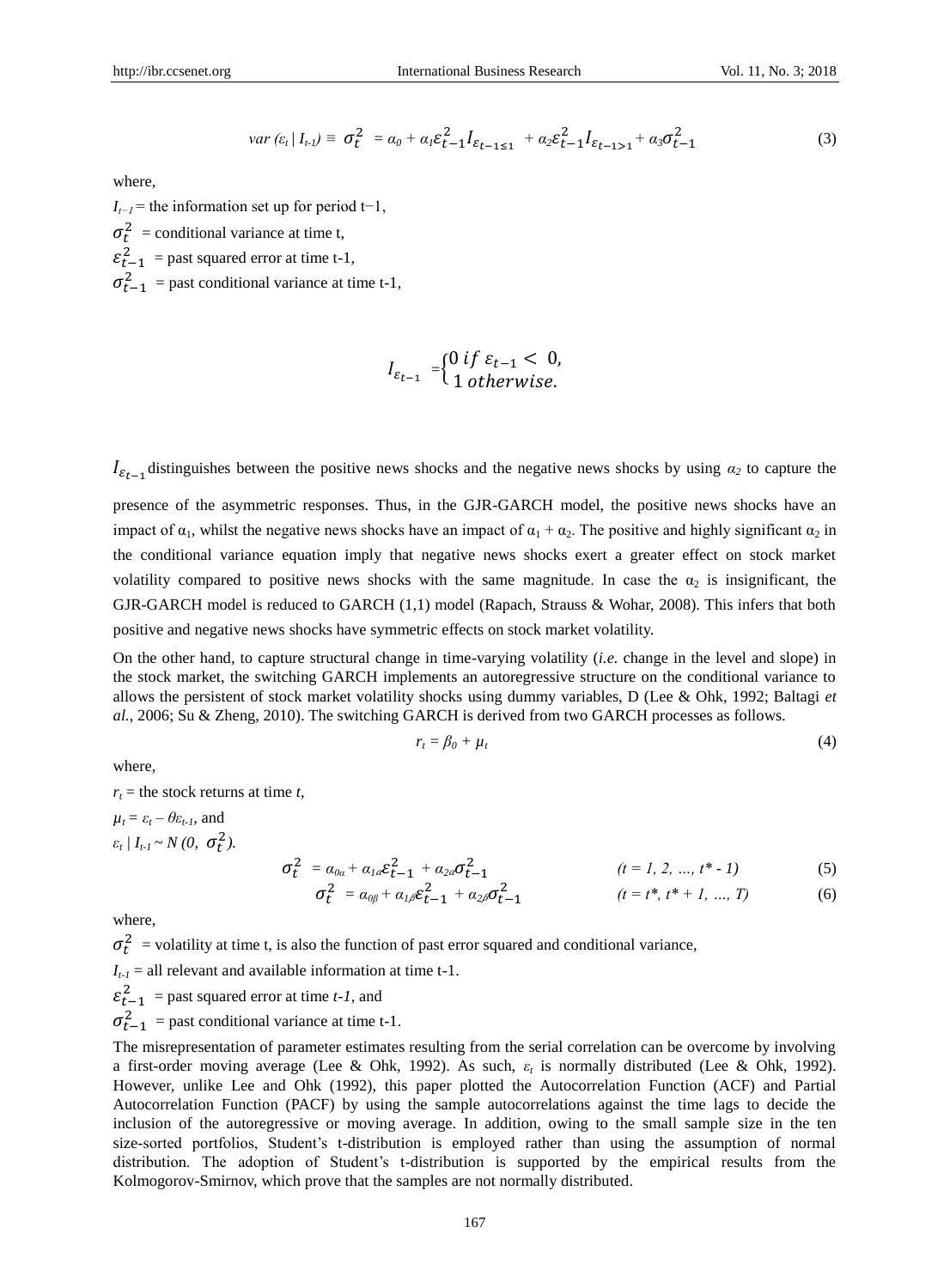The GST imposition on fee-based financial services date is considered as a switching point,  $t^*$ . Equation 5 and 6 can be simplified as the mean equation in Equation 7 and the conditional variance equation in Equation 8.

$$
r_t = \mu_0 + \mu_1 D_t + \varepsilon_t \tag{7}
$$

$$
var\left(\varepsilon_{t}\middle|I_{t-1}\right) \equiv \sigma_{t}^{2} = \alpha_{0} + \alpha_{1}\varepsilon_{t-1}^{2} + \alpha_{2}\sigma_{t-1}^{2} + \alpha_{3}Dt + \alpha_{4}Dt\varepsilon_{t-1}^{2} + \alpha_{5}D_{t}\sigma_{t-1}^{2}
$$
\n(8)

where,

$$
Dt = \begin{cases} 0 \text{ if } 1 \le t \le t * - 1, \\ 1 \text{ if } t * \le t \le T \end{cases}
$$
 (9)

 $\alpha_3 = \alpha_{0\beta} - \alpha_{0\alpha}$ ,  $\alpha_4 = \alpha_{1\beta} - \alpha_{1\alpha}$  and  $\alpha_5 = \alpha_{2\beta} - \alpha_{2\alpha}$ 

The dummy in the equation 7 represents the variation of the mean stock returns due to the GST imposition on the fee-based financial services. The dummies in the conditional variance Equation 8 denotes the switching in the autoregressive structure, which can be interpreted as the switching of market efficiency.

The null hypothesis is; none of the dummy coefficients is significantly different from zero (Lee & Ohk, 1992; Baltagi *et al.*, 2006; Su & Zheng, 2010). This suggests that there is no switching in the autoregressive structure and no change in market efficiency after the GST imposition on fee-based financial services. In contrast, a significant in either one of the dummy coefficients infers a switching in the autoregressive structure (Lee  $\&$  Ohk, 1992; Baltagi *et al.*, 2006; Su & Zheng, 2010).

$$
H_0: \alpha_3 = \alpha_4 = \alpha_5 = 0
$$

H<sub>a</sub>: either one of the  $\alpha_3$ ,  $\alpha_4$  or  $\alpha_5 \neq 0$ 

There are three assumptions of error normality for a classical linear regression model: (1) The expected value of the error is always zero, given by the value of *x*. (2) The variances of error do not vary with the values of x. (3) The covariance between any pair of error is always equal to zero. Under the assumption of error normality, the log-likelihood function of the SGARCH model is stated as Equation 10 (Lee & Ohk, 1992; Baltagi *et al.*, 2006; Su & Zheng, 2010).

$$
L = \sum_{i} \frac{1}{2} \left( \ln \left( 2\pi \right) + \ln \sigma_t^2 + \frac{\varepsilon_t^2}{\sigma_t^2} \right) \tag{10}
$$

The non-linear optimisation method is estimated using Maximum Likelihood Estimation (MLE) with BHHH algorithm (Lee & Ohk, 1992; Su & Zheng, 2010). In the SGARCH model, a negative *α<sup>4</sup>* and a positive *α<sup>5</sup>* imply that after the GST imposition, the effect of  $\varepsilon_{t-1}^2$  on  $\sigma_t^2$  at time *t* decreases, but the effect of  $\sigma_{t-1}^2$  on  $\sigma_t^2$  at time *t* increases (Lee & Ohk, 1992; Baltagi *et al.*, 2006; Su & Zheng, 2010). The  $\varepsilon_{t-1}^2$  represents the news shocks at time *t-1*, whilst the  $\sigma_{t-1}^2$  represents the conditional variance of the stock returns at time *t-1*. Therefore, after the GST imposition, the news shocks are less quickly assimilated in the stock markets because GST is a form of friction to slow down the assimilation. In addition, the past conditional stock market volatility has more explanatory power on the current conditional stock market volatility. This shows that the stock market has become less efficient and more predictable.

In contrast, a positive  $\alpha_4$  and a negative  $\alpha_5$  imply that after the GST imposition, the effect of  $\varepsilon_{t-1}^2$  on  $\sigma_t^2$  at time *t* increases, but the effect of  $\sigma_{t-1}^2$  on  $\sigma_t^2$  at time *t* decreases (Lee & Ohk, 1992; Baltagi *et al.*, 2006; Su & Zheng, 2010). After the GST imposition, the news shocks are reflected quickly in the stock markets because the GST is a negligible friction in the stock market. Meanwhile, the past conditional stock market volatility has less explanatory power on the current conditional stock market volatility. Hence, the stock market becomes more efficient and less predictable. The same sign for the  $\alpha_4$  and  $\alpha_5$  have little said about the stock market efficiency (Lee & Ohk, 1992; Baltagi *et al.*, 2006; Su & Zheng, 2010).

Comparing the GJR-GARCH in the Equation 3 and the switching GARCH in Equation 8, it is clear that the dummy variable  $I_{t-1}$  is determined by the value of  $\varepsilon_{t-1}$ , whilst the  $D_t$  is predetermined by using the event date. The SGARCH in the Equation 8 contains two interaction variables, particularly between the dummy variable with the past squared error and the past conditional stock market volatility. Unlike SGARCH, the GJR-GARCH in the Equation 3 contains one interaction variable between the dummy variable with the past squared error.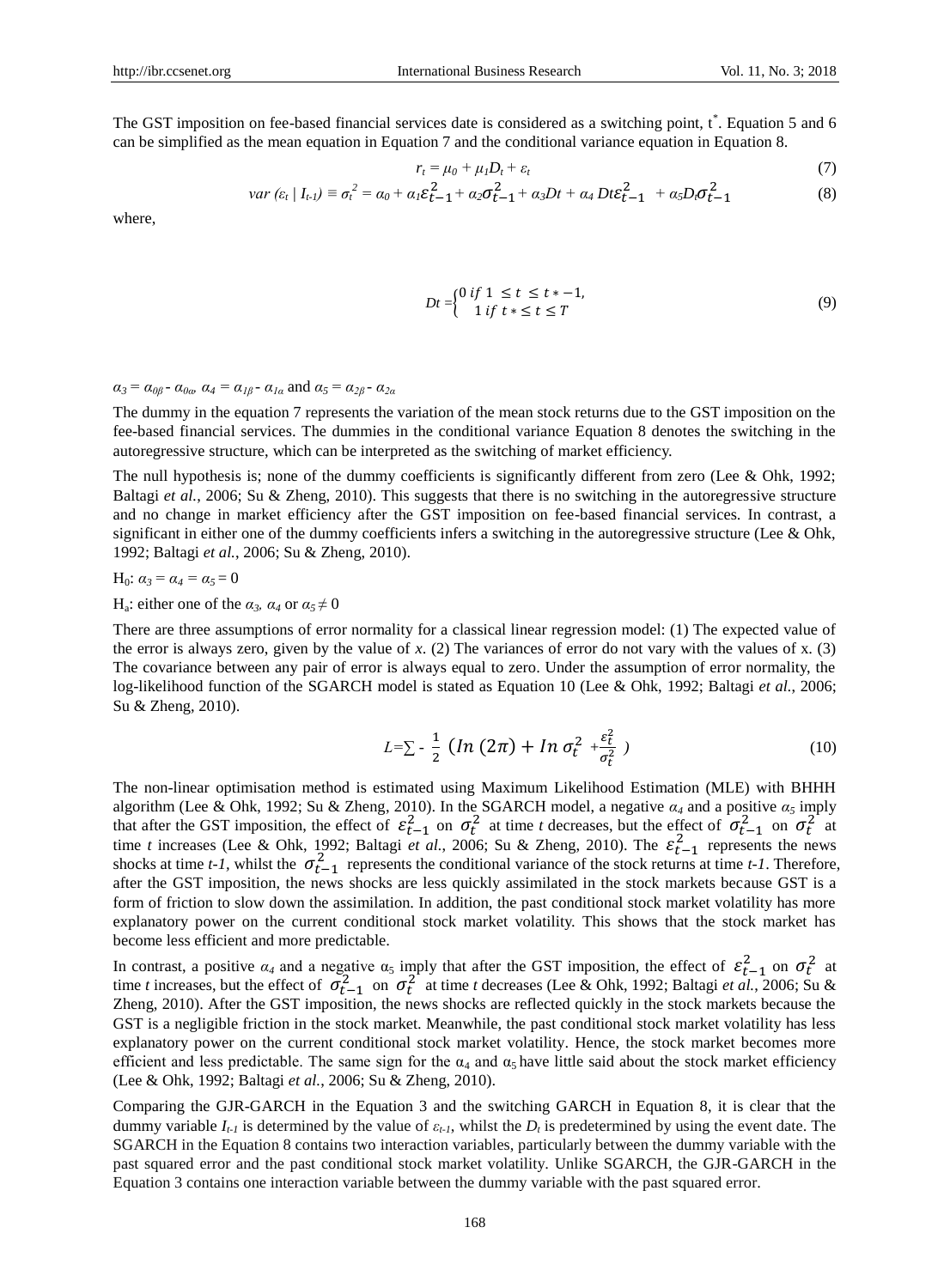## **4. Results and Discussions**

| <b>GJR-GARCH Model</b> |             |              |                |             |
|------------------------|-------------|--------------|----------------|-------------|
| <b>Portfolio</b>       | $\alpha_0$  | $\alpha_1$   | $\mathbf{a}_2$ | $a_3$       |
| One-Joint              | $0.001$ *** | $-0.034$ *** | $0.034$ ***    | $1.013$ *** |
|                        | 1.154       | 0.002        | 1.204          | $0.448**$   |
|                        | 27.556      | 0.007        | 0.055          | 0.397       |
| 3                      | $0.302**$   | 0.001        | $0.613**$      | $0.575$ *** |
| 4                      | $0.401*$    | 0.006        | $0.711*$       | $0.410$ *** |
|                        | $0.048*$    | 0.061        | 0.122          | $0.820$ *** |
| 6                      | $0.110$ *** | 0.129        | 0.237          | $0.640$ *** |
|                        | 0.040       | 0.070        | $-0.069$       | $0.946$ *** |
| 8                      | $0.141**$   | 0.124        | 0.320          | $0.604$ *** |
| 9                      | 0.079       | 0.242        | $-0.241$       | $0.887$ *** |
| 10                     | $0.001$ *** | $-0.034$ *** | $0.034$ ***    | $1.014$ *** |

Table 1. The Presence of Leverage Effect in Bursa Malaysia

\* p < 0.05, \*\* p < 0.01 and \*\*\* p < 0.001.

## Table 2. The Presence of Leverage Effect in Australian Securities Exchange (ASX)

|           |             | <b>GJR-GARCH Model</b> |           |             |
|-----------|-------------|------------------------|-----------|-------------|
| Portfolio | $a_0$       | a <sub>1</sub>         | $a_2$     | $a_3$       |
| One-Joint | 0.022       | $-0.015$               | $0.128**$ | $0.904$ *** |
|           | $1.824$ *** | $0.397*$               | $-0.040$  | 0.036       |
|           | $0.190*$    | $0.172**$              | $-0.024$  | $0.752$ *** |
|           | $0.283$ **  | 0.117                  | 0.041     | $0.725$ *** |
| 4         | $0.141*$    | $0.140*$               | $-0.089$  | $0.849$ *** |
|           | $0.110*$    | 0.086                  | 0.021     | $0.803$ *** |
| 6         | $0.259*$    | 0.089                  | 0.092     | $0.709$ *** |
|           | $0.402$ **  | 0.113                  | 0.064     | $0.466**$   |
| 8         | 0.063       | 0.035                  | 0.052     | $0.842$ *** |
| 9         | 0.207       | 0.025                  | 0.052     | 0.145       |
| 10        | 0.023       | $-0.009$               | $0.120*$  | $0.906$ *** |

\*  $p < 0.05$ , \*\*  $p < 0.01$  and \*\*\*  $p < 0.001$ .

Table 3. Standard GARCH (1,1) Model in Bursa Malaysia

|           | <b>Standard GARCH (1,1) Model</b> |            |                |  |  |
|-----------|-----------------------------------|------------|----------------|--|--|
| Portfolio | $\alpha_0$                        | $a_1$      | a <sub>2</sub> |  |  |
| One-Joint | $0.002 *$                         | 0.000      | $0.998$ ***    |  |  |
|           | 2.464                             | 0.003      | 0.018          |  |  |
|           | 1.267                             | 0.000      | 0.148          |  |  |
| 3         | 0.031                             | 0.000      | $0.985$ ***    |  |  |
| 4         | $0.716*$                          | 0.865      | 0.143          |  |  |
|           | $0.042*$                          | $0.144$ ** | $0.834$ ***    |  |  |
| 6         | $0.098**$                         | $0.291**$  | $0.666$ ***    |  |  |
|           | $0.331$ ***                       | $0.571$ ** | $0.239**$      |  |  |
| 8         | 3.861                             | 0.000      | $-0.986$ ***   |  |  |
| 9         | 0.066                             | 0.001      | $0.930$ ***    |  |  |
| 10        | 12.484                            | 0.001      | $0.993$ ***    |  |  |

\*  $p < 0.05$ , \*\*  $p < 0.01$  and \*\*\*  $p < 0.001$ .

Table 4. Switching of Market Efficiency in Bursa Malaysia After the GST Imposition

| <b>Portfolio</b> | $\mu_0$     | $\mu_1$  | $a_0$  | $\alpha_1$ | $a_2$       | $a_3$    | $\mathbf{a}_4$ | $a_{5}$  |
|------------------|-------------|----------|--------|------------|-------------|----------|----------------|----------|
| One-Joint        | 0.022       | $-0.016$ | 0.007  | $0.111*$   | $0.899$ *** | $-0.904$ | $-0.111*$      | 0.010    |
|                  | 0.112       | $-0.094$ | 10.340 | 0.062      | $-0.122**$  | $-4.590$ | $-0.061$       | $-0.158$ |
| 2                | $0.144$ **  | $-0.092$ | 0.069  | 0.071      | $0.882$ *** | 1.002    | $-0.0712$      | $-0.023$ |
| 3                | $0.143$ *** | $-0.051$ | 0.056  | $0.148*$   | $0.856***$  | 2.122    | $-0.148*$      | $-0.154$ |
| 4                | $0.089**$   | 0.024    | 0.101  | 0.212      | $0.759$ *** | 4.508    | $-0.212$       | $-0.513$ |
|                  | $0.141$ *** | $-0.018$ | 0.029  | 0.143      | 0.837       | 0.090    | 4.23E-05       | $-0.093$ |
| 6                | $0.108$ *** | 0.069    | 0.038  | $0.347*$   | $0.743$ *** | 9.087    | $-0.357*$      | $-2.561$ |
| 7                | $0.092$ *** | 0.054    | 0.078  | $0.537*$   | $0.564$ *** | 0.037    | $-0.537*$      | 0.023    |
| 8                | $0.063*$    | $-0.005$ | 0.052  | 0.351      | $0.807$ *** | 6.089    | $-0.352$       | $-1.061$ |
| 9                | 0.034       | 0.027    | 0.018  | $0.173*$   | $0.850$ *** | 2.347    | $-0.173*$      | $-0.068$ |
| 10               | 0.010       | $-0.023$ | 0.007  | 0.113      | $0.902$ *** | $-1.130$ | $-0.112$       | 0.009    |

\*  $p < 0.05$ , \*\*  $p < 0.01$  and \*\*\*  $p < 0.001$ .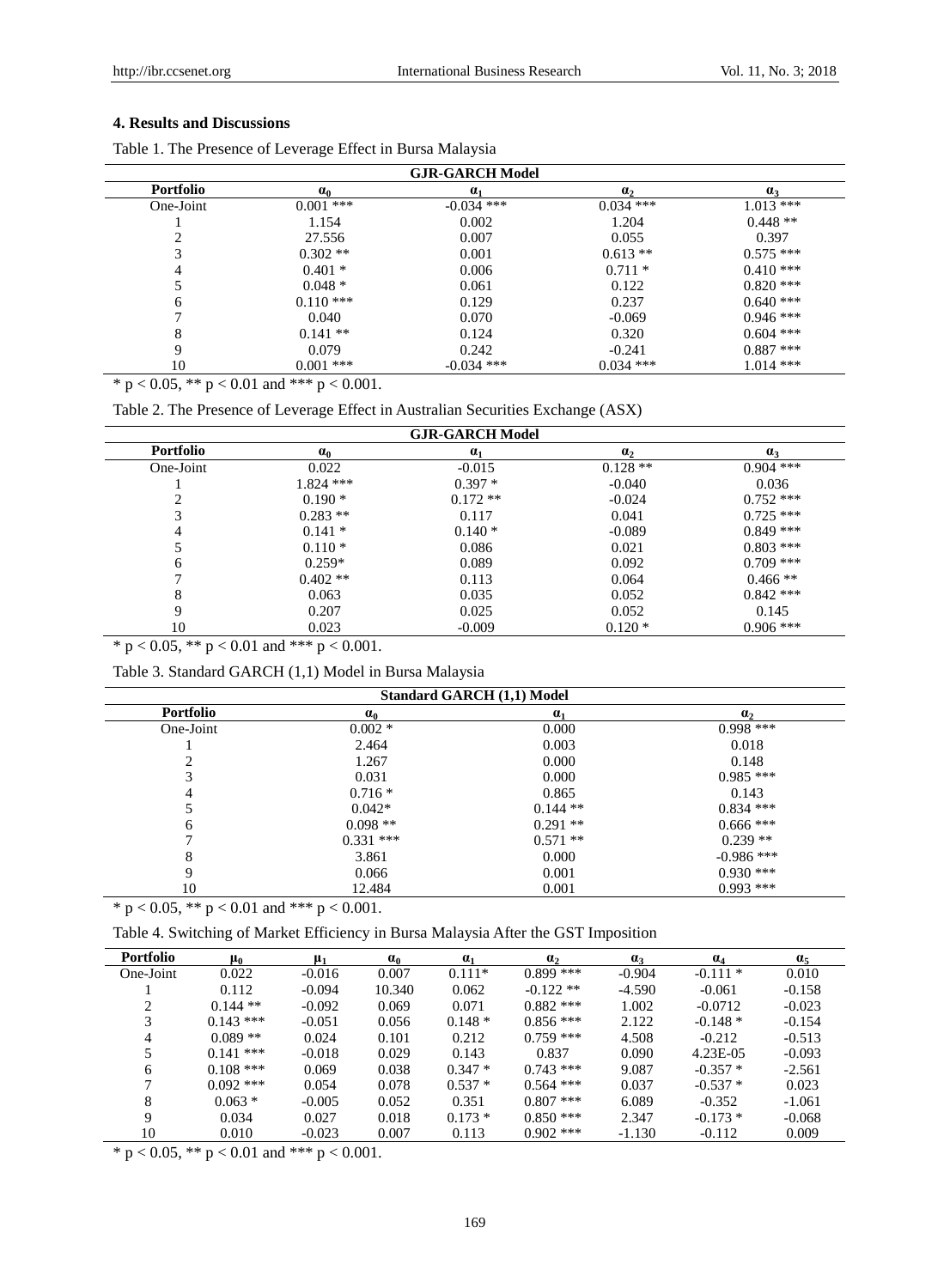| <b>Standard GARCH (1,1) Model</b> |            |             |                |  |
|-----------------------------------|------------|-------------|----------------|--|
| Portfolio                         | $a_0$      | $a_{1}$     | $\mathbf{a}_2$ |  |
| One-Joint                         | 0.302      | 0.136       | 0.268          |  |
|                                   | $1.835***$ | $0.374$ **  | 0.033          |  |
| ◠                                 | $0.194$ ** | $0.165$ *** | $0.747$ ***    |  |
| 3                                 | $0.269**$  | $0.134**$   | $0.736$ ***    |  |
| $\overline{4}$                    | $0.209*$   | $0.113**$   | $0.797$ ***    |  |
| 5                                 | $0.107*$   | $0.095$ **  | $0.807$ ***    |  |
| 6                                 | $0.255*$   | $0.132*$    | $0.715$ ***    |  |
|                                   | $0.412**$  | $0.148*$    | $0.459**$      |  |
| 8                                 | 0.055      | 0.059       | $0.859$ ***    |  |
| 9                                 | 0.328      | 0.044       | $-0.314$       |  |
| 10                                | $0.335*$   | $0.139*$    | 0.258          |  |

Table 5. Standard GARCH (1,1) Model in Australian Securities Exchange (ASX)

\*  $p < 0.05$ , \*\*  $p < 0.01$  and \*\*\*  $p < 0.001$ .

Table 6. Switching of Market Efficiency in Australian Securities Exchange (ASX) After the GST Imposition

| Portfolio | $\mu_0$     | $\mu_1$      | $a_0$      | $a_1$     | $a_2$       | $a_3$      | $a_4$     | $a_{5}$     |
|-----------|-------------|--------------|------------|-----------|-------------|------------|-----------|-------------|
| One-Joint | 0.019       | 0.059        | $0.441*$   | 0.239     | 0.118       | 0.176      | $-0.154$  | $-0.688$    |
|           | 0.017       | $-0.355$ **  | $1.833***$ | $0.357*$  | 0.052       | $-0.816$   | $-0.025$  | 0.240       |
|           | 0.081       | $-0.393$ *** | 0.181      | $0.162**$ | $0.786$ *** | 0.088      | $-0.036$  | $-0.110$    |
| 3         | $0.183*$    | $-0.369$ *** | $0.306*$   | $0.099*$  | $0.764$ *** | 0.035      | 0.086     | $-0.129$    |
| 4         | $0.303$ *** | $-0.612$ *** | $1.100**$  | $0.352*$  | $0.369**$   | $-0.638$   | $-0.383*$ | 0.283       |
|           | 0.076       | $-0.149$     | 0.128      | $0.125*$  | $0.787$ *** | 0.018      | $-0.141$  | 0.024       |
| 6         | $0.169*$    | $-0.280**$   | 0.336      | 0.114     | $0.718$ *** | $-0.026$   | 0.080     | $-0.139$    |
|           | $0.147**$   | $-0.229$ **  | $0.797**$  | 0.135     | 0.095       | $-0.402$   | $-0.175$  | 0.519       |
| 8         | 0.068       | $-0.016$     | 0.045      | 0.037     | $0.908$ *** | 0.032      | 0.047     | $-0.125$    |
| 9         | $-0.011$    | 0.049        | 0.001      | $-0.010*$ | $1.009$ *** | $0.154$ ** | 0.010     | $-0.594$ ** |
| 10        | 0.018       | 0.062        | $0.484*$   | 0.245     | 0.119       | $-0.499$   | $-0.292*$ | 0.792       |

\*  $p < 0.05$ , \*\*  $p < 0.01$  and \*\*\*  $p < 0.001$ .

This section reports the (1) presence of leverage effect and (2) effect of GST imposition on market efficiency in Bursa Malaysia and ASX. Table 1 and 2 depict the leverage effect in Bursa Malaysia and ASX, respectively. The standard GARCH (1,1) model and the switching of time-varying volatility or the market efficiency in the Bursa Malaysia are accordingly presented separately in Table 3 and 4. Table 5 and 6 summarise the standard GARCH (1,1) model and the changes of market efficiency in the ASX. One joint portfolio is weighted by utilising the market capitalisation of all stocks in the stock market. For that reason, the one joint portfolio constitutes the all-inclusive asymmetric response and structural change of the market efficiency in the stock market. To further analyse the role of the size effect as a moderator, ten size-sorted portfolios are constructed by making use of the weighted adjusted stock returns (Hvozdyk & Rustanov, 2016).

 $\alpha_0$  in the GJR-GARCH model is the constant. Despite  $\alpha_0$  in the GJR-GARCH model of Bursa Malaysia being highly significant (p < 0.001), the magnitude of the coefficient of 0.001 is negligible. In the same manner,  $\alpha_1$  in the GJR-GARCH model of ASX is insignificant. This entails that there are no other influences or noise embedded in the constant of both stock markets. As stated in subsection 3.2, the positive news shocks are expected to be indicated by the  $\alpha_1$ , whereas, the asymmetric responses towards the negative news shocks are denoted by the *α<sup>2</sup>* in the GJR-GARCH model. Thus, the leverage effect is present in both Bursa Malaysia and ASX by virtue of the  $\alpha_2$  being significant. Nevertheless, the empirical finding of  $\alpha_1$  in Bursa Malaysia and ASX is against Ling and McAleer (2002) concerning  $\alpha_1$ ,  $\alpha_2$  and  $\alpha_3$  being non-negative parameters. Unlike Bursa Malaysia with *α<sup>2</sup>* of 0.034, the negative news shocks in ASX exert a greater asymmetry effect of 0.128 than the positive news shocks in ASX. As expected, the effect of past stock market volatility on current stock market volatility is substantial than the effect of the news shocks, with a significant coefficient for both Bursa Malaysia and ASX. In addition, no trend is observed with regards to the size effect to moderate the leverage effect in Bursa Malaysia and ASX.

Taken together, the aforementioned empirical findings demonstrate a significant leverage effect in the Bursa Malaysia and ASX that is attributable to the heuristics of irrational investors in both developing market and developed market. A heuristic is a strategy to solve the complicated problem via simple judgemental procedures (Kahneman & Tversky, 1979). In this respect, the leverage effect in Bursa Malaysia and ASX is due to the disparities in the investors' decision making towards gains and losses based on the news shocks. Coincidental with the Prospect Theory, investors alter their behaviour to sidestep the pain of regret with wrong beliefs due to loss aversion. From the perspective of academic contribution, the empirical results support the Adaptive Market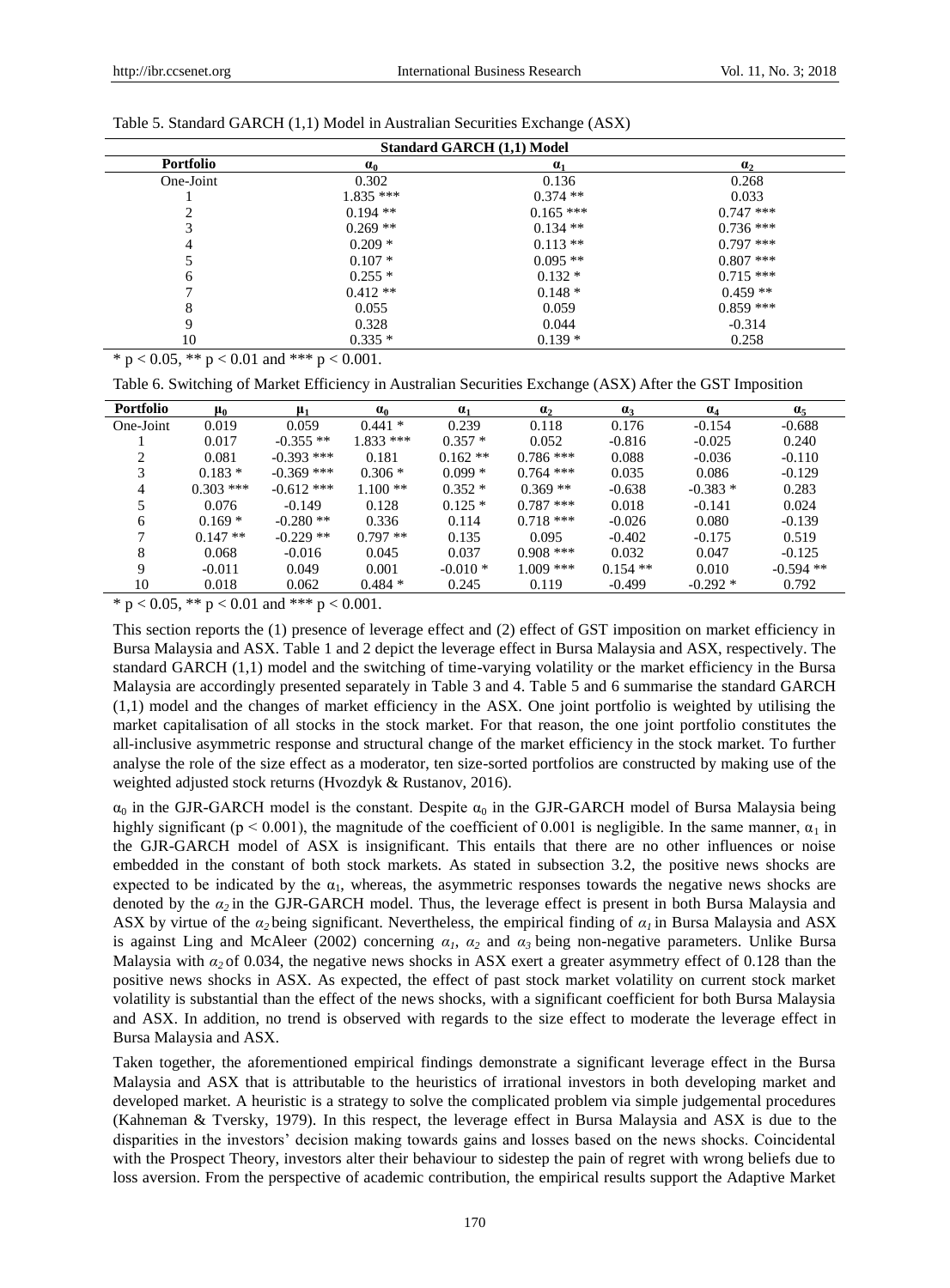Hypothesis (AMH) more than EMH. AMH reconciled the market efficiency with the behavioural alternatives to form financial interactions by using the principles of evolution (including the competition, adaptation, and natural selection) (Lo, 2004). Nevertheless, to-date, the modern finance theory has been dominant in explaining financial markets with the caveats of irrational investors. Therefore, scholars should pay attention on behavioural finance in the future research. The policy market may consider educating investors regarding heuristics to reduce the irrational behaviours and stabilise the stock market.

To decide on the inclusion of autoregressive or moving average in the SGARCH model, the theoretical patterns of AF and PACF (as shown in the Appendix A and B) were obtained for Bursa Malaysia and ASX. Overall, there is no evidence of exponential decay or cut-off after the lags of p or q. On that account, no autoregressive or moving average is included in the SGARCH. As mentioned in subsection 3.2, the persistence of volatility shocks for before the GST imposition on the fee-based financial services is equivalent to the sum of  $\alpha_1$  and  $\alpha_2$  in SGARCH model. After the GST imposition on the fee-based financial services, the volatility persistence is represented by the sum of  $\alpha_1$ ,  $\alpha_2$ ,  $\alpha_4$  and  $\alpha_5$  in SGARCH. In Bursa Malaysia, the persistence of volatility shocks reduced from 1.01 to 0.909 after the GST imposition. In the same manner, the persistence of volatility in ASX drastically declined from 0.357 to -0.485. In the SGARCH model,  $\mu_l$  the dummy coefficient in the mean equation) signifies the rate of stock return after the GST imposition. An insignificant  $\mu_l$  in one joint portfolio and ten size-sorted portfolios of Bursa Malaysia infers that the GST imposition on fee-based financial services does not affect the rate of the stock returns. Unlike Bursa Malaysia, Portfolio 1, 2, 3, 4, 6 and 7 in ASX have significantly negative  $\mu_l$ . This signals that although the rate of stock returns in Portfolio 1, 2, 3, 4, 6 and 7 of ASX significantly declined after the GST imposition on the fee-based financial services, from the macro point of view, there is no reduction in the rate of stock returns.

The dummy coefficients of  $\alpha_3$ ,  $\alpha_4$  and  $\alpha_5$  in the conditional variance equation showed evidence on the changes in the market efficiency. In Bursa Malaysia, *α<sup>4</sup>* of one joint portfolio, portfolio 3, 6, 7 and 9 are significantly negative, but both  $\alpha_3$  and  $\alpha_5$  are insignificant. A significantly negative  $\alpha_4$  and an insignificant  $\alpha_5$  implies that after the GST imposition, the effect of  $\epsilon_{t-1}^2$  on  $\sigma_t^2$  at time *t* decreases, but the effect of  $\sigma_{t-1}^2$  on  $\sigma_t^2$  at time *t* remains unchanged (Lee & Ohk, 1992; Baltagi *et al.*, 2006; Su & Zheng, 2010). The  $\varepsilon_{t-1}^2$  represents the news shocks at time *t-1*, whilst the  $\sigma_{t-1}^2$  represents the conditional variance of the stock returns at time *t-1*. This is to say that the news shocks are less quickly assimilated in Bursa Malaysia after the GST imposition on the fee-based financial services. GST is a sort of friction that inhibits the assimilation of information. Accordingly, Bursa Malaysia responses less promptly to the arrival of the information (*i.e.* becomes less efficient). In addition, the current conditional stock market volatility is not driven by the past conditional stock market volatility. This proves that the transactional efficiency significantly reduces the informational efficiency. The other portfolios are insignificant and do not experience any changes in market efficiency. Nevertheless, the size effect does not moderate the relationship between the GST imposition on the fee-based financial services and market efficiency in Bursa Malaysia.

In ASX, only  $\alpha_3$  of portfolio 9,  $\alpha_4$  of portfolio 4 and 10, as well as  $\alpha_5$  of portfolio 9 are significant. Similar to Bursa Malaysia, a significantly negative  $\alpha_4$  and an insignificant  $\alpha_5$  suggest that the effect of  $\varepsilon_{t-1}^2$  on  $\sigma_t^2$  at time *t* decreases, but  $\sigma_{t-1}^2$  has no effect on the  $\sigma_t^2$  at time *t* after the GST imposition (Lee & Ohk, 1992; Baltagi *et al.*, 2006; Su & Zheng, 2010). The news shocks are less quickly reflected in the stock price and the settling time becomes longer due to the friction attributable to GST imposition in the ASX. Consequently, the past conditional stock market volatility has no influence on the current conditional stock market volatility. This supports the finding that transactional efficiency significantly diminishes informational efficiency. The current conditional stock market volatility is not affected by the past conditional stock market volatility. An insignificant  $\alpha_4$  and a significantly negative  $\alpha_5$  in Portfolio 9 denotes that after the GST imposition, the  $\varepsilon_{t-1}^2$  has no significant effect on the  $\sigma_t^2$  at time *t*, but the effect of  $\sigma_{t-1}^2$  on  $\sigma_t^2$  at time *t* significantly reduces (Lee & Ohk, 1992; Baltagi *et al.*, 2006; Su & Zheng, 2010). Past news shocks do not affect the current conditional variance of the stock returns. Meanwhile, past conditional stock market volatility affects less on the current conditional stock market volatility after the GST imposition on the fee-based financial services. Nonetheless,  $\alpha_3$ ,  $\alpha_4$  and  $\alpha_5$  of one joint portfolio that represents the entire perspectives on the market efficiency do not exhibit any changes. No pattern is shown concerning the moderating role of the size effect on the changes of the market efficiency in ASX. In a nutshell, the aforementioned empirical findings reveal that the GST imposition on fee-based financial services has an insignificant effect on the informational efficiency in ASX.

The ambiguities of the empirical findings are in agreement with the EMH, in which, the absence of transaction costs is a sufficient condition that is not de rigueur to achieve an efficient market. The practical contribution of the empirical findings suggests that GST imposition on the fee-based financial services significantly affects the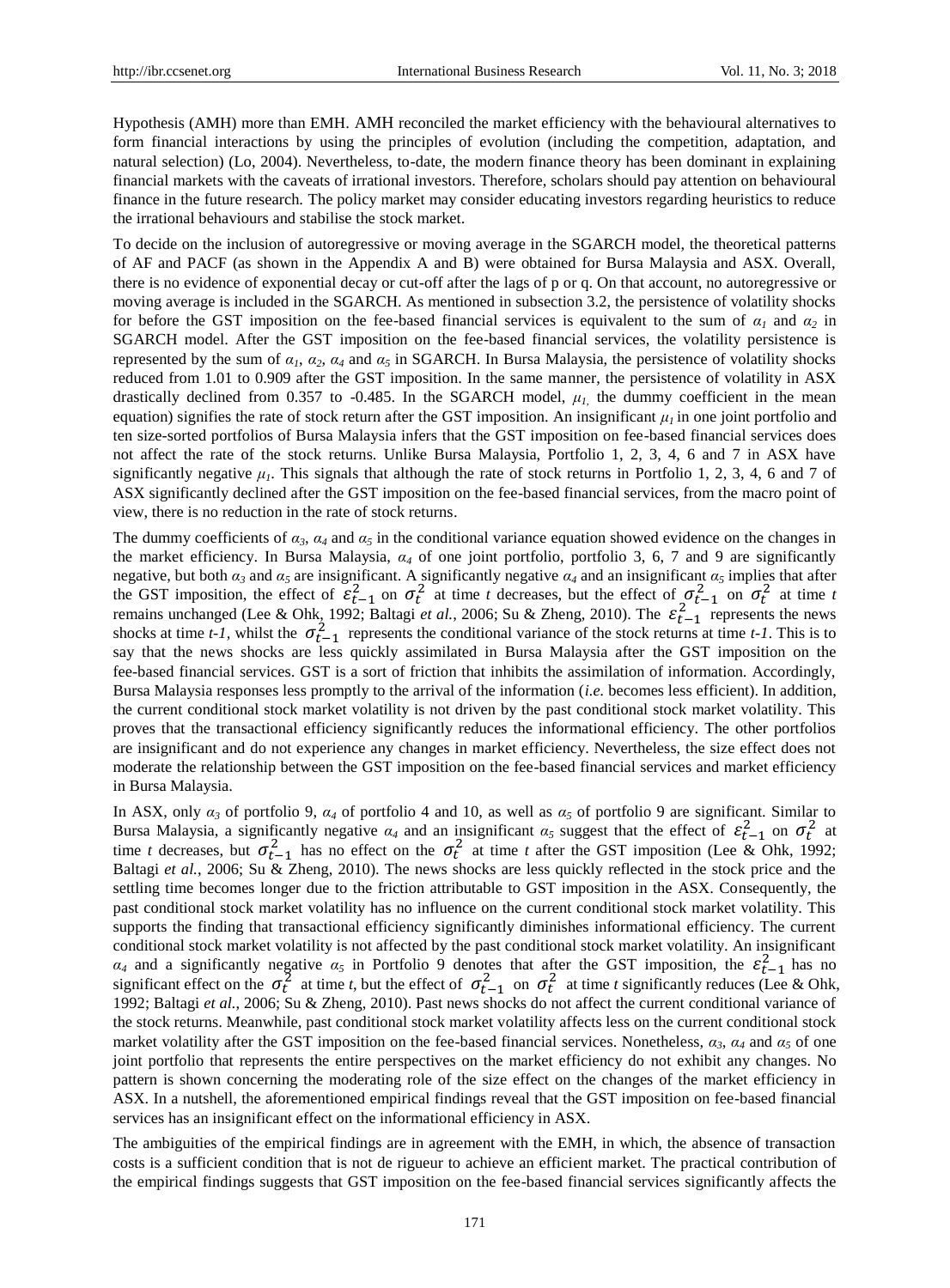switching of market efficiency in the thin stock market (similar to Bursa Malaysia) but may not have an impact on a developed market (such as ASX). Investors may capitalise on the opportunity to forecast the stock returns, especially, the stock market that has become less efficient after the GST imposition (on the fee-based financial services). On the other hand, the policymakers in a thin market should take extra precaution in devising a GST structure without destabilising the financial market. The policy maker in a developed market may contemplate extending GST on the fee-based financial services without "*throwing sands in the wheel of the financial markets*" (Tobin, 1978). The GST imposition on the fee-based financial services is a *de minimis* market friction, but it is enormous for frequently traded short-term speculations.

#### **5. Conclusions**

This paper documents the presence of leverage effect in Bursa Malaysia and ASX, as well as, the changes of the market efficiency after the GST imposition on fee-based financial services. The empirical findings reveal asymmetry responses that is evidenced by the existence of irrational investors in both developing and developed market. The informational efficiency of Bursa Malaysia is significantly reduced after the GST imposition on fee-based financial services, but not for ASX. This paper contributed to the literature by providing empirical evidence that the increase in transactional costs reduces the speed of the information reflected on the stock price which makes the stock market less efficient, particularly in the thin market (such as, Bursa Malaysia). In other words, the transactional efficiency significantly reduces the informational efficiency of the thin market. As such, this paper provides some valuable evidence on the EMH. Specifically, regarding the transaction cost as a sufficient condition of an efficient market, but not a necessary condition. This makes sense by virtue of the investors having heterogeneous beliefs on the stock market fundamentals (Su & Zheng, 2010). The divergence in the investors' belief, particularly their mental accounting, offsets each other and make the net effect undistinguishable (Xiong  $\&$  Yan, 2010). Together with the empirical findings of leverage effect in Bursa Malaysia and ASX that support the irrational investors, the reconciliation of EMH with the behavioural finance (*i.e.* AMH) provide new breath for future research. In addition, the policymakers in the developed markets (identical to ASX) should contemplate imposing GST on the fee-based financial services to generate tax revenues without causing stock market instability. The investors could forecast the stock returns of thin markets upon GST imposition on fee-based financial services.

#### **References**

- Ali, N., Nassir, A. M., Hassan, T., & Abidin, S. Z. (2011). Stock overreaction behaviour in Bursa Malaysia: Does the length of formation period matter. *British Journal of Economics, 2*(2), 42-56.
- Arellano, J. P., & Corbo, V. (2013). Tributación para el Desarrollo: estudios para la reforma del sistema chileno. Santiago: Centro de Estudios Públicos y Cieplan.
- Awartani, B. M. A., & Corradi, V. (2005). Predicting the volatility of the S&P-500 stock index via GARCH models: The role of asymmetries. *International Journal of Forecasting, 21*, 167-183. https://doi.org/10.1016/j.ijforecast.2004.08.003
- Baltagi, B. H., Li, D., & Li, Q. (2006). Transaction tax and stock market behavior: Evidence from an emerging market. *Empirical Economics, 31*(2), 393-408. https://doi.org/10.1007/s00181-005-0022-9
- Berry, M. A., Gallinger, G. W., & Henderson, G. (1990). Using stock returns in event studies and the choice of parametric versus nonparametric test statistics. *Quarterly Journal of Business and Economics, 29*, 70-85.
- Bollerslev, T. (1986). Generalised Autoregressive Conditional Heteroscedasticity. *Journal of Econometrics, 31*(3), 307-327. https://doi.org/10.1016/0304-4076(86)90063-1
- Burman, L. E., Gale, W. G., Gault, S., Kim, B., Nunns, J., & Rosenthal, S. (2016). Financial transaction taxes in theory and practice. *National Tax Journal, 69*(1), 171-216. https://doi.org/10.17310/ntj.2016.1.06
- Capelle-Blancard, G., & Havrylchyk, O. (2014). The impact of the French securities transaction tax on market liquidity and volatility, *SSRN Working Paper*.
- Claessens, S., Keen, M., & Pazarbasioglu, C. (2010). Financial Sector Taxation: *The IMF's Report to the G-20 and Background Material*. International Monetary Fund.
- Cochrane, J. H. (2013). Finance: Function Matters, Not Size. *The Journal of Economic Perspectives, 27*(2), 29-50. https://doi.org/10.1257/jep.27.2.29
- Correa, J., Lorca, M., & Parro, M. (2015). Measuring the impact of financial taxation on capital, *MPRA Paper 64378*, University Library of Munich, Germany.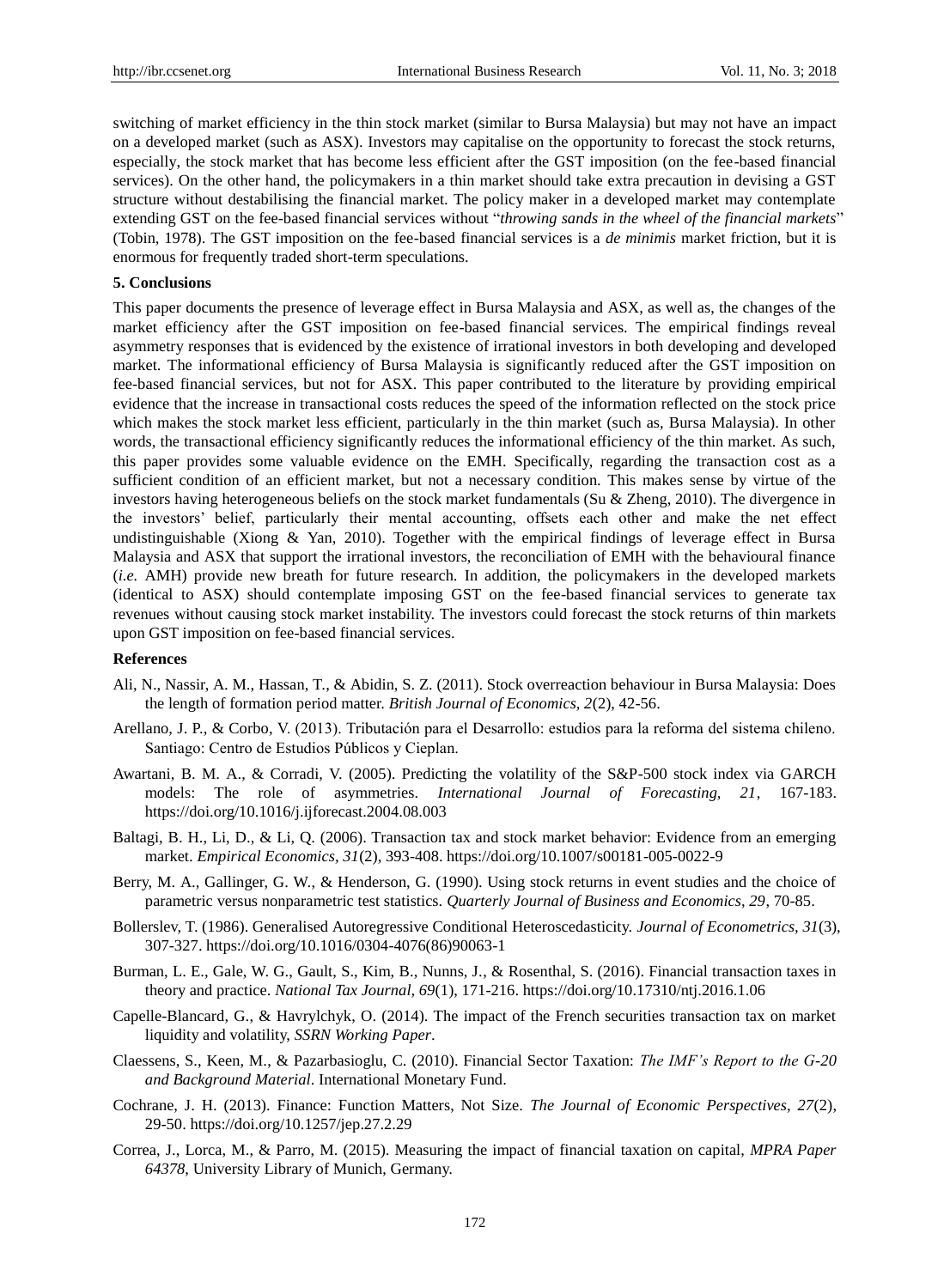- Engle, R. F. (1982). Autoregressive conditional heteroscedasticity with estimates of the variance of United Kingdom inflation*. Econometrica, 50*(4), 987. https://doi.org/10.2307/1912773
- Evans, T., & McMillan, D. G. (2007). Volatility forecasts: The role of asymmetric and long-memory dynamics and regional evidence. *Applied Financial Economics, 17*, 1421-1430. https://doi.org/10.1080/09603100601007149
- Fama, E. F. (1970). Efficient capital markets: A review of theory and empirical work. *The Journal of Finance, 25*(2), 383. https://doi.org/10.2307/2325486
- Franses, Philip Hans & Dick Van Dijk (1996). Forecasting stock market volatility using (non-linear) GARCH models. *Journal of Forecasting, 15*, 229-235. https://doi.org/10.1002/(SICI)1099-131X(199604)15:3<229::AID-FOR620>3.0.CO;2-3
- Glosten, L. R., Jagannathan, R., & Runkle, D. E. (1993). On the relation between the expected value and the volatility of the nominal excess return on stocks. *The Journal of Finance, 48*(5), 1779-1801. https://doi.org/10.1111/j.1540-6261.1993.tb05128.x
- Grossman, S. J., & Stiglitz, J. E. (1980). American Economic Association on the impossibility of informationally efficient markets. Source: *The American Economic Review, 70*(3), 393–408. Retrieved from http://www.jstor.org/sTable/1805228
- Grundfest, J., & Shoven, J. (1991). Adverse implications of a securities transactions excise tax. *Journal of Accounting, Auditing & Finance 6,* 409-442. https://doi.org/10.1177/0148558X9100600402
- Hakkio, C. S. (1994). Should we throw sand in the gears of financial markets? *Economic Review-Federal Reserve Bank of Kansas City, 79*(2), 17.
- Hamid, K., Suleman, M. T., Ali Shah, S. Z., & Akash, R. S. I. (2010). Testing the weak form of efficient market hypothesis: Empirical evidence from Asia-Pacific markets. *International Research Journal of Finance and Economics, 58*, 121-132. Retrieved from http://ssrn.com/abstract=1795922
- Hayashida, M., & Ono, H. (2011). Turnover tax, transaction cost and stock trading volume revisited: Investigation of the Japanese turnover tax, transaction cost and stock trading volume revisited: Investigation of The Japanese case, 3107(April).
- Huang, H. H., Lin, S. H., Wang, C. P., & Chiu, C. Y. (2014). Adjusting MV-efficient portfolio frontier bias for skewed and non-mesokurtic returns. *The North American Journal of Economics and Finance, 29*, 59-83. https://doi.org/10.1016/j.najef.2014.05.005
- Huber, J., Kleinlercher, D., & Kirchler, M. (2012). The impact of a financial transaction tax on stylized facts of price returns-evidence from the lab. *Journal of Economic Dynamics and Control, 36*(8), 1248-1266. https://doi.org/10.1016/j.jedc.2012.03.011
- Hvozdyk, L., & Rustanov, S. (2016). The effect of financial transaction tax on market liquidity and volatility: an Italian perspective. *International Review of Financial Analysis, 45*, 62-78. https://doi.org/10.1016/j.irfa.2016.01.018
- Hyung, N., Poon, S. H., & Granger, C. W. (2008). Chapter 9 a source of long memory in volatility. *In Forecasting in the presence of structural breaks and model uncertainty*. Emerald Group Publishing. 329-380. https://doi.org/10.1016/S1574-8715(07)00209-6
- Kahneman, D., & Tversky, A. (1979). Prospect theory: An analysis of decision under risk. *Econometrica: Journal of the Econometric Society*, *47*(3), 263-291. https://doi.org/10.2307/1914185
- Katusiime, L., Shamsuddin, A., & Agbola, F. W. (2015). Foreign exchange market efficiency and profitability of trading rules: Evidence from a developing country. *International Review of Economics and Finance, 35*, 315-332. https://doi.org/10.1016/j.iref.2014.10.003
- KPMG. (2013). Proposals to apply VAT to the financial services sector in China. Retrieved from https://www.home.kpmg.com/cn/en/home/insights/2013/12/proposals-to-apply-vat-to-the-financial-services -sector-in-china-201311.html
- Lee, S. B., & Ohk, K. Y. (1992). Stock index futures listing and structural change in time-varying volatility. *Journal of Futures Markets, 12*(5), 493-509. https://doi.org/10.1002/fut.3990120502
- Li, H., Tang, M., Shang, W., & Wang, S. (2013). Securities transaction tax and stock market behaviour in an agent-based financial market model. *Procedia Computer Science, 18*, 1764-1773.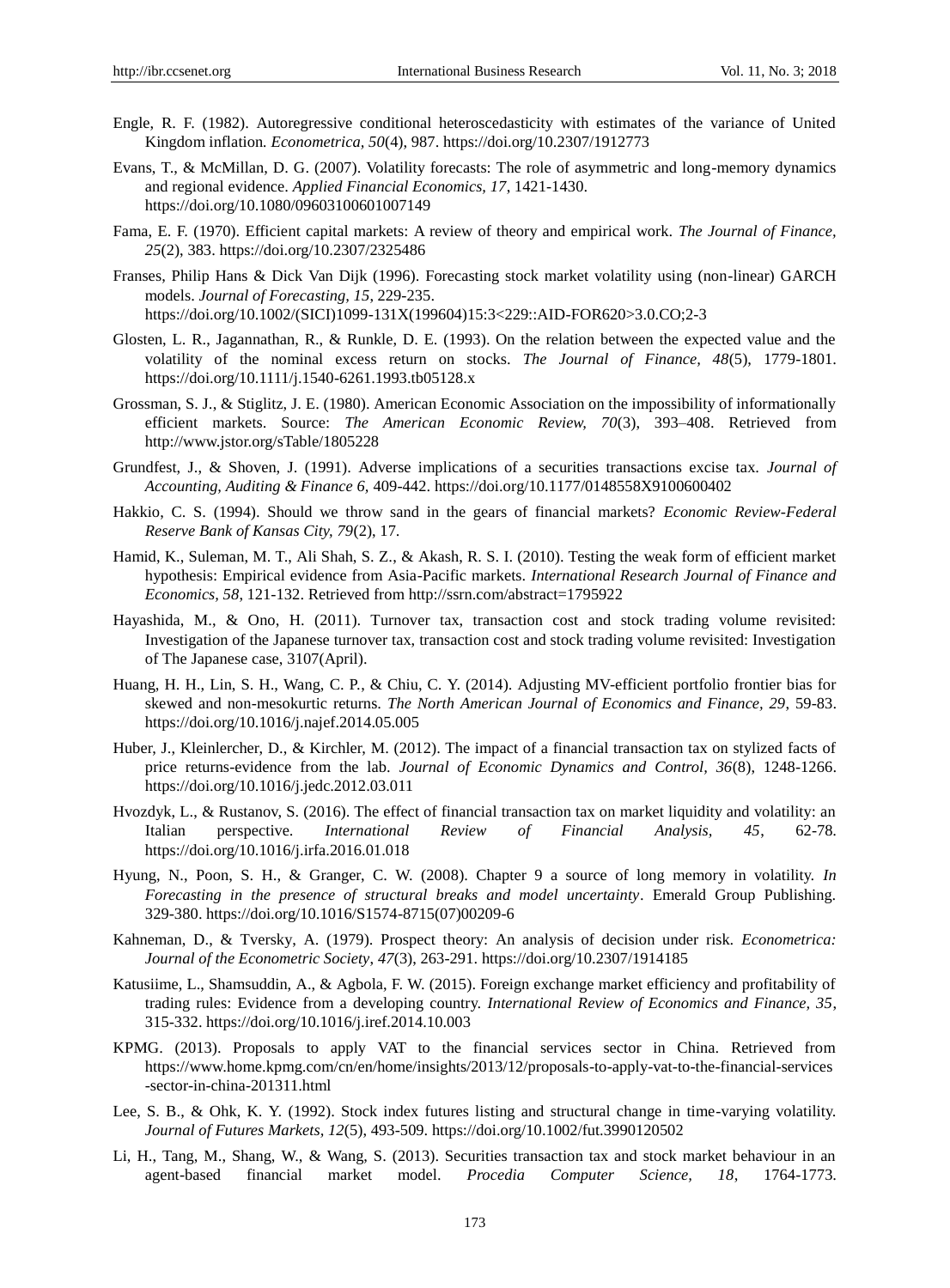https://doi.org/10.1016/j.procs.2013.05.345

- Ling, S., & McAleer, M. (2002). Stationarity and the existence of moments of a family of GARCH processes. *Journal of Econometrics, 106*(1), 109-117. https://doi.org/10.1016/S0304-4076(01)00090-2
- Liu, H. C., & Hung, J. C. (2010). Forecasting S&P-100 stock index volatility: The role of volatility asymmetry and distributional assumption in GARCH models. *Expert Systems with Applications, 37*(7), 4928-4934. https://doi.org/10.1016/j.eswa.2009.12.022
- Lo, A. (2004). The adaptive market hypothesis: Market efficiency from an evolutionary perspective. *The Journal of Portfolio Management*, *30*(5), 15-29. https://doi.org/10.3905/jpm.2004.442611
- Pagan, A., & Schwert, W. (1990). Alternative methods for conditional stock volatility. *Journal of Econometrics, 45*, 267-290. https://doi.org/10.1016/0304-4076(90)90101-X
- Pomeranets, A. (2012). Financial transaction taxes: International experiences, issues and feasibility. *Bank of Canada Review*, Autumn 2012, 3-13.
- Pomeranets, A., & Weaver, D. G. (2011). *Security transaction taxes and market quality*. https://doi.org/10.2139/ssrn.1980185
- Rahmani, M. (2016). *Volatility modelling using long-memory-GARCH models, applications in S&P/TSX composite index* (Unpublished doctoral dissertation). University of Ottawa, Ontario, Canada.
- Rapach, D. E., Strauss, J. K., & Wohar, M. E. (2008). Chapter10 Forecasting stock return volatility in the presence of structural breaks. *In forecasting in the presence of structural breaks and model uncertainty* (pp. 381-416). Emerald Group Publishing Limited. https://doi.org/10.1016/S1574-8715(07)00210-2
- Schwert, G. W., & Seguin, P. J. (1993). Securities transaction taxes: An overview of costs, benefits and unresolved questions. *Financial Analysts Journal, 49*(5), 27-35. https://doi.org/10.2469/faj.v49.n5.27
- Slezak, S. L. (2003). On the impossibility of weak form efficient markets. *The Journal of Financial and Quantitative Analysis, 38*(3), 523. https://doi.org/10.2307/4126730
- Song, F., & Zhang J. (2005). Securities transaction tax and market volatility. *Economic Journal, 115*, 1103-1120. https://doi.org/10.1111/j.1468-0297.2005.01034.x
- Stiglitz, J. E. (1989). Financial markets and development. *Oxford Review of Economic Policy*, *5*(4), 55-68. https://doi.org/10.1093/oxrep/5.4.55
- Stitt, R. (2011). Financial supplies: Bundling and unbundling. *eJournal of Tax Research 9*(2), 194-219. Retrieved from http://www.austlii.edu.au/au/journals/eJITaxR/2011/11.html
- Strong, N. (1992). Modelling abnormal returns: A review article, *Journal of Business Finance & Accounting, 19*(4), 533-553. https://doi.org/10.1111/j.1468-5957.1992.tb00643.x
- Su, Y., & Zheng, L. (2010). The impact of securities transaction taxes on the Chinese stock market. *Emerging Markets Finance and Trade, 47*, 32-46. https://doi.org/10.2753/REE1540-496X4701S104
- Tobin, J. (1978). A proposal for international monetary reform. *Eastern Economic Journal*.
- West, R. R. (1975). On the difference between internal and external market efficiency. *Financial Analysts Journal*, 31(6). https://doi.org/10.2469/faj.v31.n6.30
- Xiong, W., & Yan, H. (2010). Heterogeneous expectations and bond markets. *Review of Financial Studies, 23*, 1433-1466. https://doi.org/10.1093/rfs/hhp091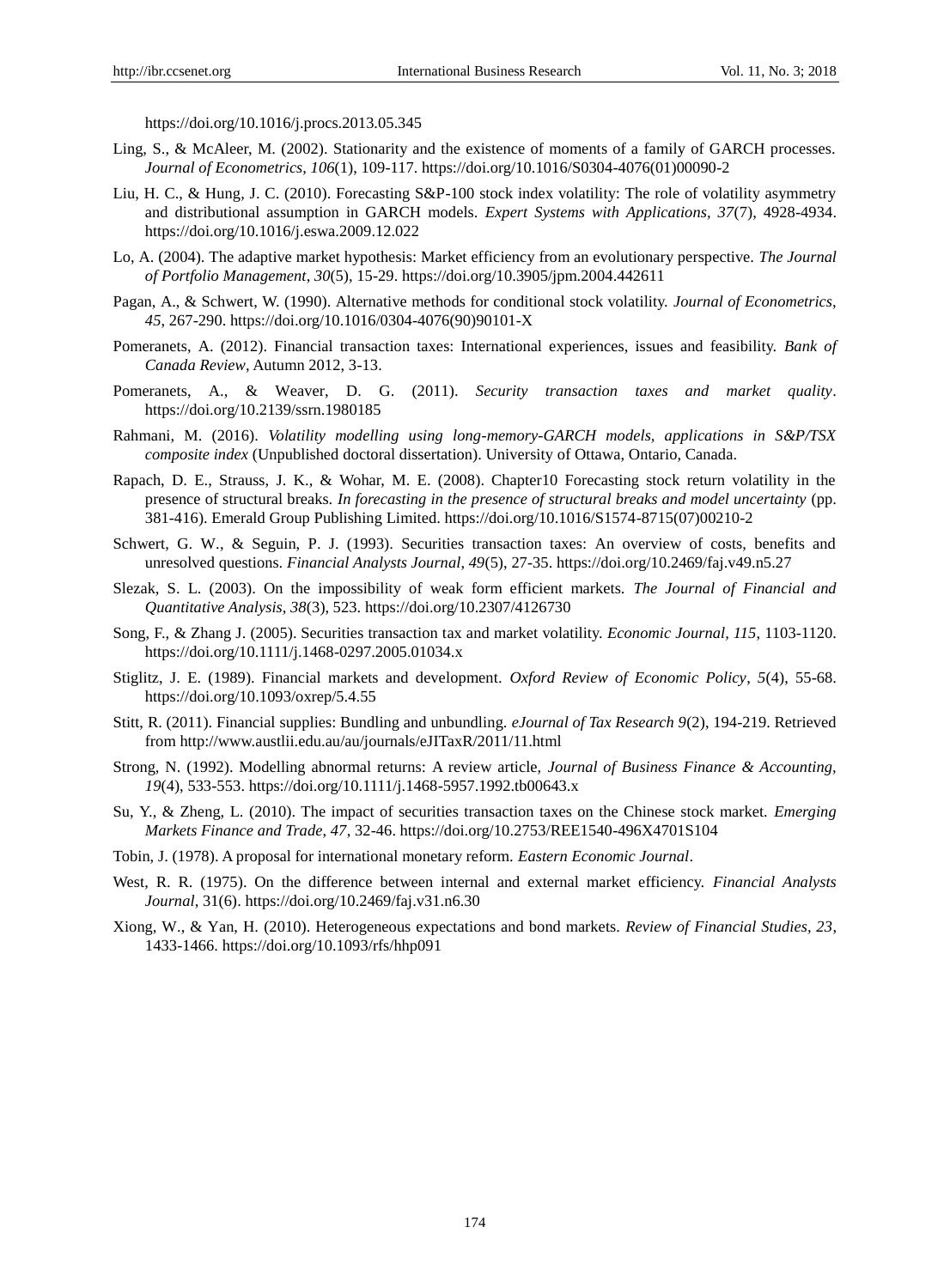## **Appendix A**

The Correlogram in Bursa Malaysia

|                             | AC       | <b>PAC</b> | O-Stat | $Prob*$ |
|-----------------------------|----------|------------|--------|---------|
| 1                           | $-0.002$ | $-0.002$   | 0.0018 | 0.966   |
| $\mathcal{D}_{\mathcal{L}}$ | $-0.002$ | $-0.002$   | 0.0038 | 0.998   |
| 3                           | $-0.002$ | $-0.002$   | 0.0057 | 1.000   |
| $\overline{4}$              | $-0.002$ | $-0.002$   | 0.0077 | 1.000   |
| 5                           | $-0.002$ | $-0.002$   | 0.0098 | 1.000   |
| 6                           | $-0.002$ | $-0.002$   | 0.0118 | 1.000   |
| 7                           | $-0.002$ | $-0.002$   | 0.0138 | 1.000   |
| 8                           | $-0.002$ | $-0.002$   | 0.0159 | 1.000   |
|                             |          |            |        |         |

Figure A1. The correlogram of one joint portfolio in Bursa

|   |          | Malaysia |        |         |
|---|----------|----------|--------|---------|
|   | AC       | PAC      | Q-Stat | $Prob*$ |
| 1 | $-0.002$ | $-0.002$ | 0.0022 | 0.963   |
| 2 | $-0.002$ | $-0.002$ | 0.0043 | 0.998   |
| 3 | $-0.002$ | $-0.002$ | 0.0065 | 1.000   |
| 4 | $-0.002$ | $-0.002$ | 0.0087 | 1.000   |
| 5 | $-0.002$ | $-0.002$ | 0.0109 | 1.000   |
| 6 | $-0.002$ | $-0.002$ | 0.0131 | 1.000   |
| 7 | $-0.002$ | $-0.002$ | 0.0154 | 1.000   |
| 8 | $-0.002$ | $-0.002$ | 0.0176 | 1.000   |
|   |          |          |        |         |

|                             | AC       | <b>PAC</b> | O-Stat | $Prob*$ |
|-----------------------------|----------|------------|--------|---------|
| 1                           | $-0.002$ | $-0.002$   | 0.0026 | 0.959   |
| $\mathcal{D}_{\mathcal{L}}$ | $-0.002$ | $-0.002$   | 0.0052 | 0.997   |
| 3                           | $-0.002$ | $-0.002$   | 0.0081 | 1.000   |
| 4                           | $-0.002$ | $-0.002$   | 0.0110 | 1.000   |
| 5                           | $-0.002$ | $-0.002$   | 0.0139 | 1.000   |
| 6                           | $-0.002$ | $-0.002$   | 0.0168 | 1.000   |
| 7                           | $-0.002$ | $-0.002$   | 0.0199 | 1.000   |
| 8                           | -0.002   | $-0.002$   | 0.0214 | 1.000   |

Figure A5. The correlogram of Portfolio 4 in Bursa Malaysia

|                        | AC       | <b>PAC</b> | O-Stat | $Prob*$ |
|------------------------|----------|------------|--------|---------|
| 1                      | $-0.002$ | $-0.002$   | 0.0023 | 0.962   |
| $\mathfrak{D}_{\cdot}$ | $-0.002$ | $-0.002$   | 0.0046 | 0.998   |
| 3                      | $-0.002$ | $-0.002$   | 0.0069 | 1.000   |
| 4                      | $-0.002$ | $-0.002$   | 0.0089 | 1.000   |
| 5                      | $-0.002$ | $-0.002$   | 0.0113 | 1.000   |
| 6                      | $-0.002$ | $-0.002$   | 0.0136 | 1.000   |
| 7                      | $-0.002$ | $-0.002$   | 0.0160 | 1.000   |
| 8                      | $-0.002$ | $-0.002$   | 0.0185 | 1.000   |
|                        |          |            |        |         |

| Figure A2. The correlogram of Portfolio 1 in Bursa |
|----------------------------------------------------|
| Malaysia                                           |

|                        | AC       | PAC.     | O-Stat | $Prob*$ |
|------------------------|----------|----------|--------|---------|
| 1                      | $-0.002$ | $-0.002$ | 0.0022 | 0.962   |
| $\mathfrak{D}_{\cdot}$ | $-0.002$ | $-0.002$ | 0.0053 | 0.997   |
| 3                      | $-0.002$ | $-0.002$ | 0.0075 | 1.000   |
| 4                      | $-0.002$ | $-0.002$ | 0.0099 | 1.000   |
| 5                      | $-0.002$ | $-0.002$ | 0.0130 | 1.000   |
| 6                      | $-0.002$ | $-0.002$ | 0.0157 | 1.000   |
| 7                      | $-0.002$ | $-0.002$ | 0.0186 | 1.000   |
| 8                      | -0.003   | $-0.003$ | 0.0219 | 1.000   |
|                        |          |          |        |         |

Figure A3. The correlogram of Portfolio 2 in Bursa Malaysia Figure A4. The correlogram of Portfolio 3 in Bursa Malaysia

|   | AC       | <b>PAC</b> | O-Stat | $Prob*$ |
|---|----------|------------|--------|---------|
| 1 | $-0.010$ | $-0.010$   | 0.0509 | 0.821   |
| 2 | $-0.007$ | $-0.007$   | 0.0779 | 0.962   |
| 3 | $-0.014$ | $-0.014$   | 0.1790 | 0.981   |
| 4 | $-0.011$ | $-0.012$   | 0.2475 | 0.993   |
| 5 | $-0.016$ | $-0.017$   | 0.3867 | 0.996   |
| 6 | $-0.015$ | $-0.016$   | 0.5057 | 0.998   |
| 7 | $-0.000$ | $-0.001$   | 0.5057 | 0.999   |
| 8 | 0.010    | 0.009      | 0.5575 | 1.000   |
|   |          |            |        |         |

| Figure A6. The correlogram of Portfolio 5 in Bursa |
|----------------------------------------------------|
| Malaysia                                           |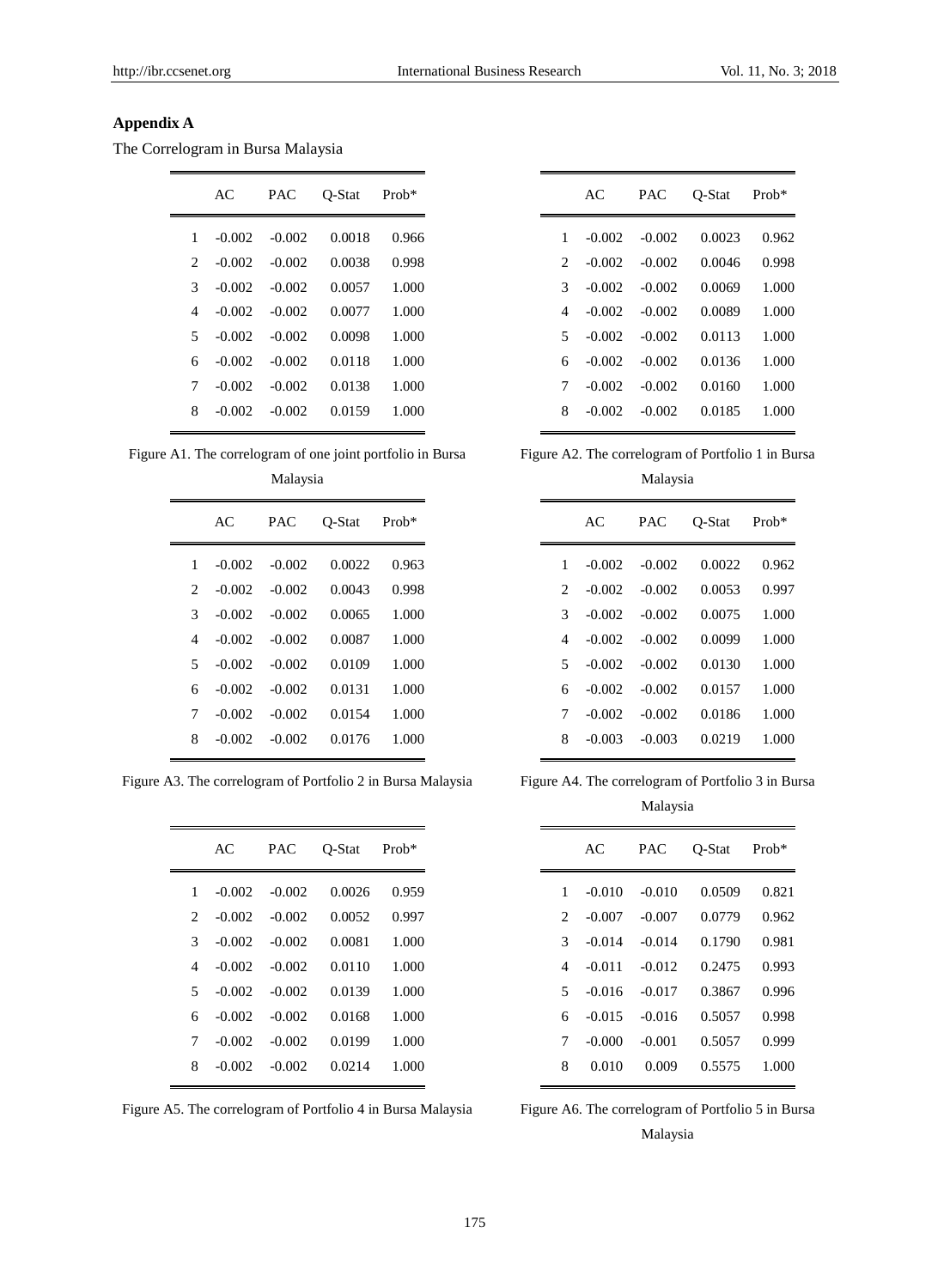|                             | AC       | PAC      | O-Stat | $Prob*$ |
|-----------------------------|----------|----------|--------|---------|
| 1                           | $-0.003$ | $-0.003$ | 0.0034 | 0.953   |
| $\mathcal{D}_{\mathcal{L}}$ | $-0.002$ | $-0.002$ | 0.0052 | 0.997   |
| 3                           | $-0.003$ | $-0.003$ | 0.0091 | 1.000   |
| 4                           | $-0.003$ | $-0.003$ | 0.0129 | 1.000   |
| 5                           | $-0.003$ | $-0.003$ | 0.0170 | 1.000   |
| 6                           | $-0.003$ | $-0.003$ | 0.0211 | 1.000   |
| 7                           | $-0.002$ | $-0.002$ | 0.0233 | 1.000   |
| 8                           | $-0.002$ | $-0.003$ | 0.0265 | 1.000   |
|                             |          |          |        |         |

Figure A7. The correlogram of Portfolio 6 in Bursa Malaysia Figure A8. The correlogram of Portfolio 7 in Bursa

|                             | AC       | PAC      | O-Stat | $Prob*$ |
|-----------------------------|----------|----------|--------|---------|
|                             |          |          |        |         |
| 1                           | $-0.002$ | $-0.002$ | 0.0023 | 0.962   |
| $\mathcal{D}_{\mathcal{L}}$ | $-0.002$ | $-0.002$ | 0.0040 | 0.998   |
| 3                           | $-0.002$ | $-0.002$ | 0.0069 | 1.000   |
| 4                           | $-0.001$ | $-0.001$ | 0.0080 | 1.000   |
| 5                           | $-0.003$ | $-0.003$ | 0.0118 | 1.000   |
| 6                           | $-0.003$ | $-0.003$ | 0.0156 | 1.000   |
| 7                           | $-0.003$ | $-0.003$ | 0.0195 | 1.000   |
| 8                           | $-0.002$ | $-0.002$ | 0.0225 | 1.000   |

Figure A9. The correlogram of Portfolio 8 in Bursa Malaysia

|                | AC       | <b>PAC</b> | O-Stat | $Prob*$ |
|----------------|----------|------------|--------|---------|
| 1              | $-0.002$ | $-0.002$   | 0.0019 | 0.966   |
| $\mathfrak{D}$ | $-0.002$ | $-0.002$   | 0.0038 | 0.998   |
| 3              | $-0.002$ | $-0.002$   | 0.0058 | 1.000   |
| $\overline{4}$ | $-0.002$ | $-0.002$   | 0.0078 | 1.000   |
| 5              | $-0.002$ | $-0.002$   | 0.0098 | 1.000   |
| 6              | $-0.002$ | $-0.002$   | 0.0118 | 1.000   |
| 7              | $-0.002$ | $-0.002$   | 0.0138 | 1.000   |
| 8              | $-0.002$ | $-0.002$   | 0.0158 | 1.000   |
|                |          |            |        |         |

Figure A11. The correlogram of Portfolio 10 in Bursa Malaysia

|                | AC       | PAC      | O-Stat | $Prob*$ |
|----------------|----------|----------|--------|---------|
| 1              | $-0.002$ | $-0.002$ | 0.0026 | 0.959   |
| $\mathfrak{D}$ | $-0.002$ | $-0.002$ | 0.0051 | 0.997   |
| 3              | $-0.002$ | $-0.002$ | 0.0077 | 1.000   |
| 4              | $-0.002$ | $-0.002$ | 0.0103 | 1.000   |
| 5              | $-0.002$ | $-0.002$ | 0.0129 | 1.000   |
| 6              | $-0.002$ | $-0.002$ | 0.0154 | 1.000   |
| 7              | $-0.002$ | $-0.002$ | 0.0180 | 1.000   |
| 8              | $-0.002$ | $-0.002$ | 0.0207 | 1.000   |

Malaysia

|                        | AC       | <b>PAC</b> | O-Stat | $Prob*$ |
|------------------------|----------|------------|--------|---------|
| 1                      | $-0.002$ | $-0.002$   | 0.0021 | 0.964   |
| $\mathfrak{D}_{\cdot}$ | $-0.002$ | $-0.002$   | 0.0041 | 0.998   |
| 3                      | $-0.002$ | $-0.002$   | 0.0062 | 1.000   |
| 4                      | $-0.002$ | $-0.002$   | 0.0082 | 1.000   |
| 5                      | $-0.002$ | $-0.002$   | 0.0104 | 1.000   |
| 6                      | $-0.002$ | $-0.002$   | 0.0125 | 1.000   |
| 7                      | $-0.002$ | $-0.002$   | 0.0145 | 1.000   |
| 8                      | -0.002   | $-0.002$   | 0.0167 | 1.000   |
|                        |          |            |        |         |

| Figure A10. The correlogram of Portfolio 9 in Bursa |  |
|-----------------------------------------------------|--|
| Malaysia                                            |  |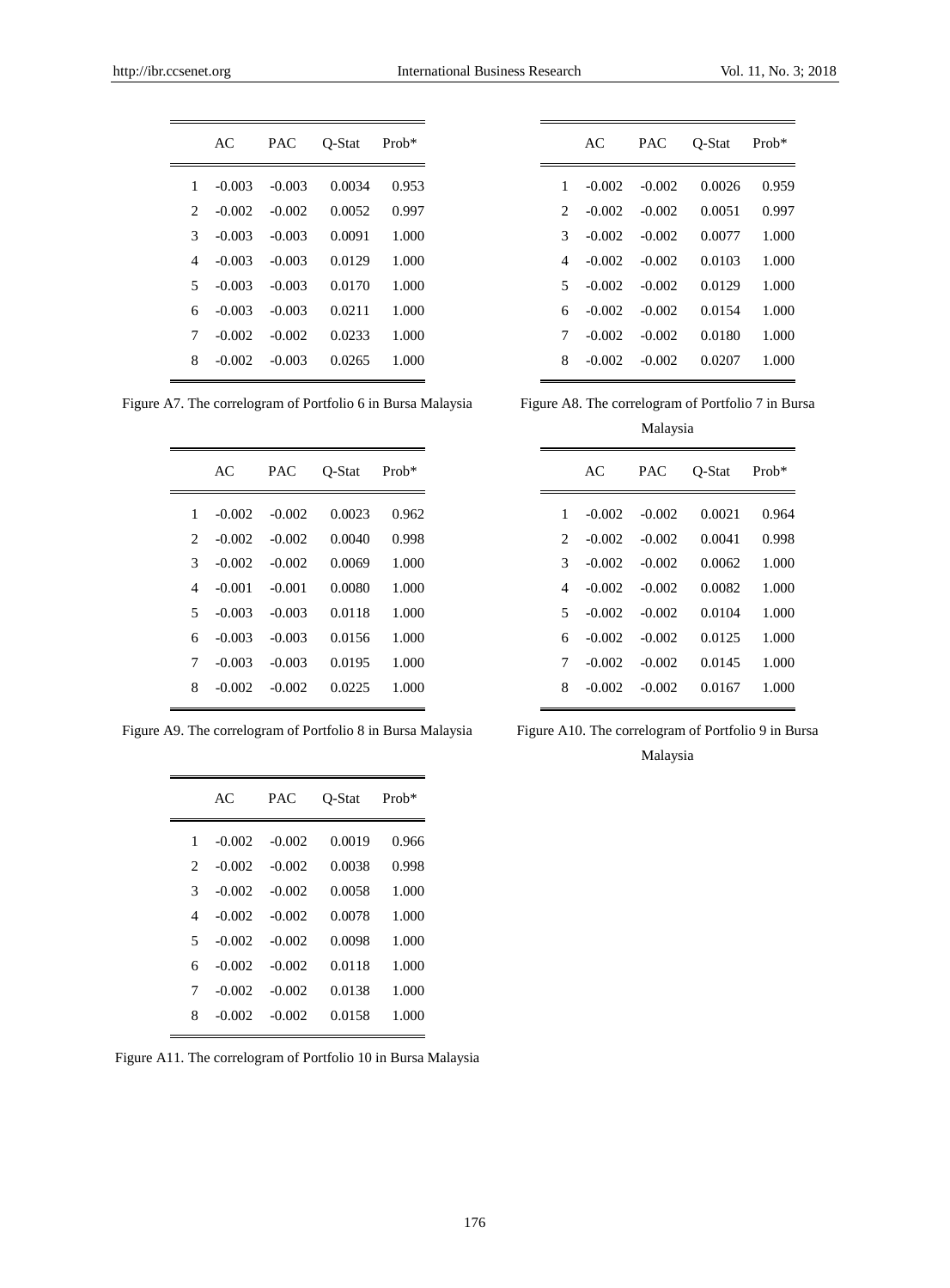## **Appendix B**

The Correlogram of Autocorrelation Function and Partial Autocorrelation Function of ASX

|              | AC       | <b>PAC</b> | O-Stat | $Prob*$ |   |              | AC.      | <b>PAC</b> | O-Stat | $Prob*$ |
|--------------|----------|------------|--------|---------|---|--------------|----------|------------|--------|---------|
| $\mathbf{1}$ | 0.009    | 0.009      | 0.0454 | 0.831   |   | $\mathbf{1}$ | $-0.007$ | $-0.007$   | 0.0227 | 0.880   |
| 2            | 0.011    | 0.011      | 0.1095 | 0.947   |   | 2            | $-0.001$ | $-0.001$   | 0.0229 | 0.989   |
| 3            | $-0.036$ | $-0.037$   | 0.8085 | 0.847   |   | 3            | $-0.007$ | $-0.007$   | 0.0457 | 0.997   |
| 4            | 0.013    | 0.014      | 0.8965 | 0.925   |   | 4            | 0.039    | 0.039      | 0.8483 | 0.932   |
| 5            | $-0.047$ | $-0.047$   | 2.0677 | 0.840   |   | 5            | $-0.006$ | $-0.006$   | 0.8675 | 0.973   |
| 6            | $-0.019$ | $-0.019$   | 2.2532 | 0.895   |   | 6            | $-0.001$ | $-0.001$   | 0.8679 | 0.990   |
| 7            | 0.072    | 0.075      | 5.0180 | 0.658   |   | 7            | $-0.006$ | $-0.006$   | 0.8873 | 0.996   |
| 8            | 0.026    | 0.022      | 5.3799 | 0.716   | 8 |              | $-0.001$ | $-0.002$   | 0.8875 | 0.999   |

|  | Figure B1. The correlogram of one joint portfolio in ASX Figure B2. The correlogram of Portfolio 1 in ASX |  |
|--|-----------------------------------------------------------------------------------------------------------|--|
|  |                                                                                                           |  |

|                             | AC       | PAC.     | O-Stat | $Prob*$ |  |
|-----------------------------|----------|----------|--------|---------|--|
| 1                           | $-0.003$ | $-0.003$ | 0.0057 | 0.940   |  |
| $\mathcal{D}_{\mathcal{L}}$ | 0.004    | 0.004    | 0.0144 | 0.993   |  |
| 3                           | $-0.027$ | $-0.027$ | 0.4113 | 0.938   |  |
| 4                           | 0.036    | 0.036    | 1.1125 | 0.892   |  |
| 5                           | 0.006    | 0.007    | 1.1337 | 0.951   |  |
| 6                           | 0.014    | 0.013    | 1.2371 | 0.975   |  |
| 7                           | $-0.044$ | $-0.042$ | 2.2794 | 0.943   |  |
| 8                           | 0.008    | 0.007    | 2.3125 | 0.970   |  |

|                             | AC       | PAC.     | O-Stat | $Prob*$ |
|-----------------------------|----------|----------|--------|---------|
| 1                           | $-0.004$ | $-0.004$ | 0.0096 | 0.922   |
| $\mathcal{D}_{\mathcal{L}}$ | 0.011    | 0.011    | 0.0707 | 0.965   |
| 3                           | $-0.019$ | $-0.019$ | 0.2619 | 0.967   |
| 4                           | 0.026    | 0.026    | 0.6202 | 0.961   |
| 5                           | $-0.015$ | $-0.015$ | 0.7449 | 0.980   |
| 6                           | $-0.008$ | $-0.009$ | 0.7761 | 0.993   |
| 7                           | 0.003    | 0.004    | 0.7797 | 0.998   |
| 8                           | 0.085    | 0.084    | 4.6019 | 0.799   |

Figure B3. The correlogram of Portfolio 2 in ASX Figure B4. The correlogram of Portfolio 3 in ASX

|                             | AC       | <b>PAC</b> | O-Stat | $Prob*$ |
|-----------------------------|----------|------------|--------|---------|
| 1                           | 0.035    | 0.035      | 0.6506 | 0.420   |
| $\mathcal{D}_{\mathcal{L}}$ | 0.011    | 0.009      | 0.7107 | 0.701   |
| 3                           | $-0.027$ | $-0.028$   | 1.1008 | 0.777   |
| 4                           | $-0.009$ | $-0.007$   | 1.1444 | 0.887   |
| 5                           | $-0.014$ | $-0.012$   | 1.2412 | 0.941   |
| 6                           | $-0.030$ | $-0.029$   | 1.7020 | 0.945   |
| 7                           | 0.041    | 0.043      | 2.6029 | 0.919   |
| 8                           | 0.108    | 0.105      | 8.7674 | 0.362   |
|                             |          |            |        |         |

|                | AC       | <b>PAC</b> | O-Stat | $Proh*$ |
|----------------|----------|------------|--------|---------|
| 1              | 0.029    | 0.029      | 0.4505 | 0.502   |
| $\mathfrak{D}$ | 0.062    | 0.062      | 2.4935 | 0.287   |
| 3              | $-0.001$ | $-0.005$   | 2.4945 | 0.476   |
| 4              | 0.016    | 0.013      | 2.6344 | 0.621   |
| 5              | $-0.027$ | $-0.028$   | 3.0298 | 0.695   |
| 6              | 0.020    | 0.020      | 3.2371 | 0.779   |
| 7              | 0.034    | 0.037      | 3.8660 | 0.795   |
| 8              | 0.092    | 0.088      | 8.3333 | 0.402   |
|                |          |            |        |         |

Figure B5. The correlogram of Portfolio 4 in ASX Figure B6. The correlogram of Portfolio 5 in ASX